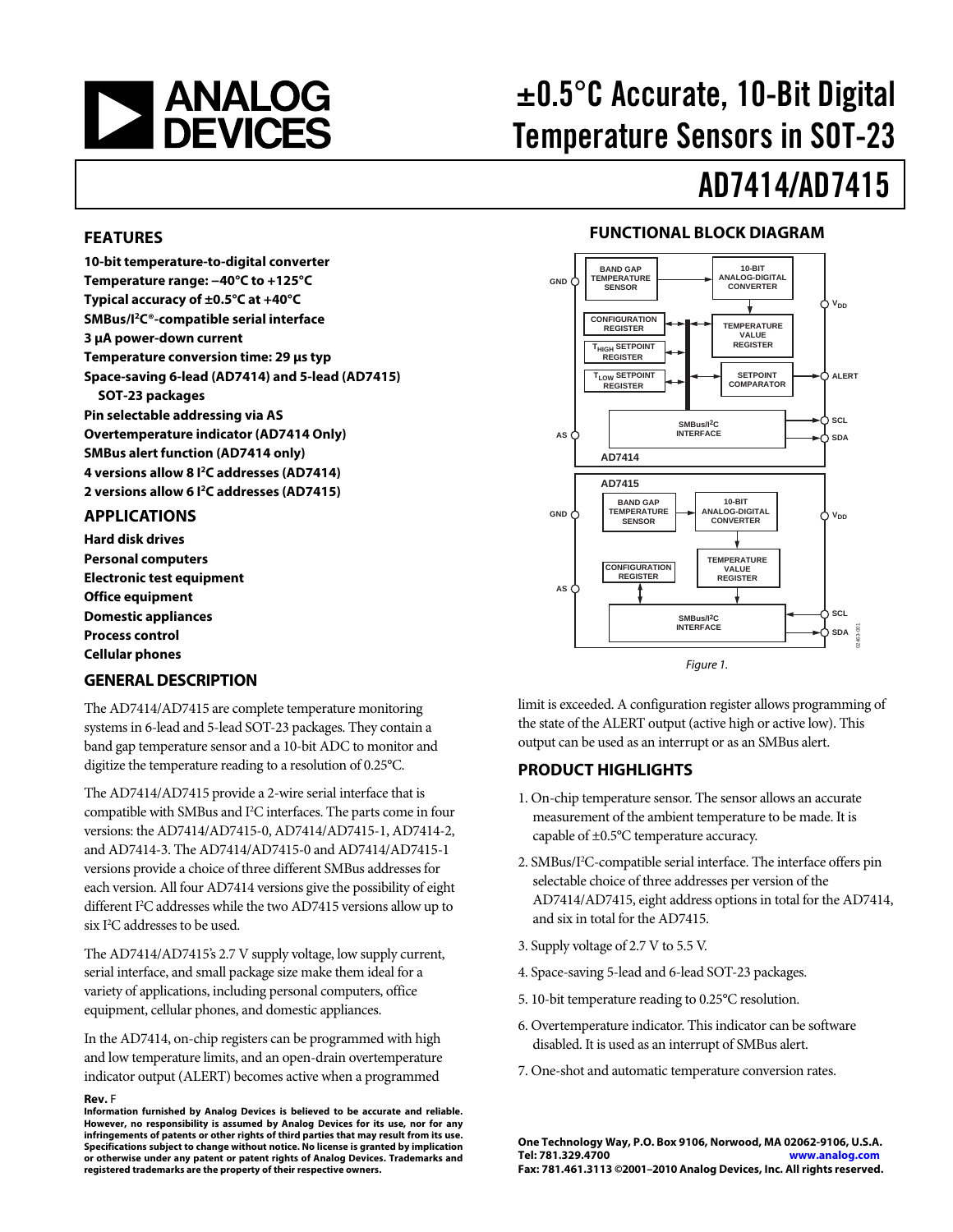# TABLE OF CONTENTS

| Temperature Value Register (Address 0x00)10 |  |
|---------------------------------------------|--|
|                                             |  |
|                                             |  |

# [Serial Interface ................................................................................. 12](#page-11-0) [Serial Bus Address ....................................................................... 12](#page-11-0) [Write Mode .................................................................................. 12](#page-11-0) [Read Mode ................................................................................... 12](#page-11-0) SMBUS ALERT..[........................................................................... 13](#page-12-0) [Power-On Defaults ..................................................................... 13](#page-12-0) [Operating Modes ........................................................................ 13](#page-12-0) [Power vs. Throughput ................................................................ 14](#page-13-0) [Mounting the AD7414/AD7415 ............................................... 14](#page-13-0) [Supply Decoupling ...................................................................... 14](#page-13-0) [Temperature Accuracy vs. Supply ............................................. 15](#page-14-0) [Typical Temperature Error Graph ............................................ 15](#page-14-0) [Outline Dimensions ........................................................................ 16](#page-15-0) [Ordering Guide ........................................................................... 18](#page-17-0)

#### **REVISION HISTORY**

| $11/10$ -Rev. E to Rev. F |  |
|---------------------------|--|
|                           |  |
|                           |  |
|                           |  |
|                           |  |

#### **4/05—Rev. D to Rev. E**

#### **9/04—Rev. C to Rev. D.**

#### **8/03—Rev. B to Rev. C.**

| $11/02$ —Rev. A to Rev. B.   |
|------------------------------|
|                              |
| $10/02$ —Rev. 0 to Rev. A.   |
|                              |
|                              |
|                              |
|                              |
|                              |
| Added to Typical Temperature |
|                              |
|                              |

Outline Dimensions updated ........................................................ 12

#### **7/01—Revision 0: Initial Version**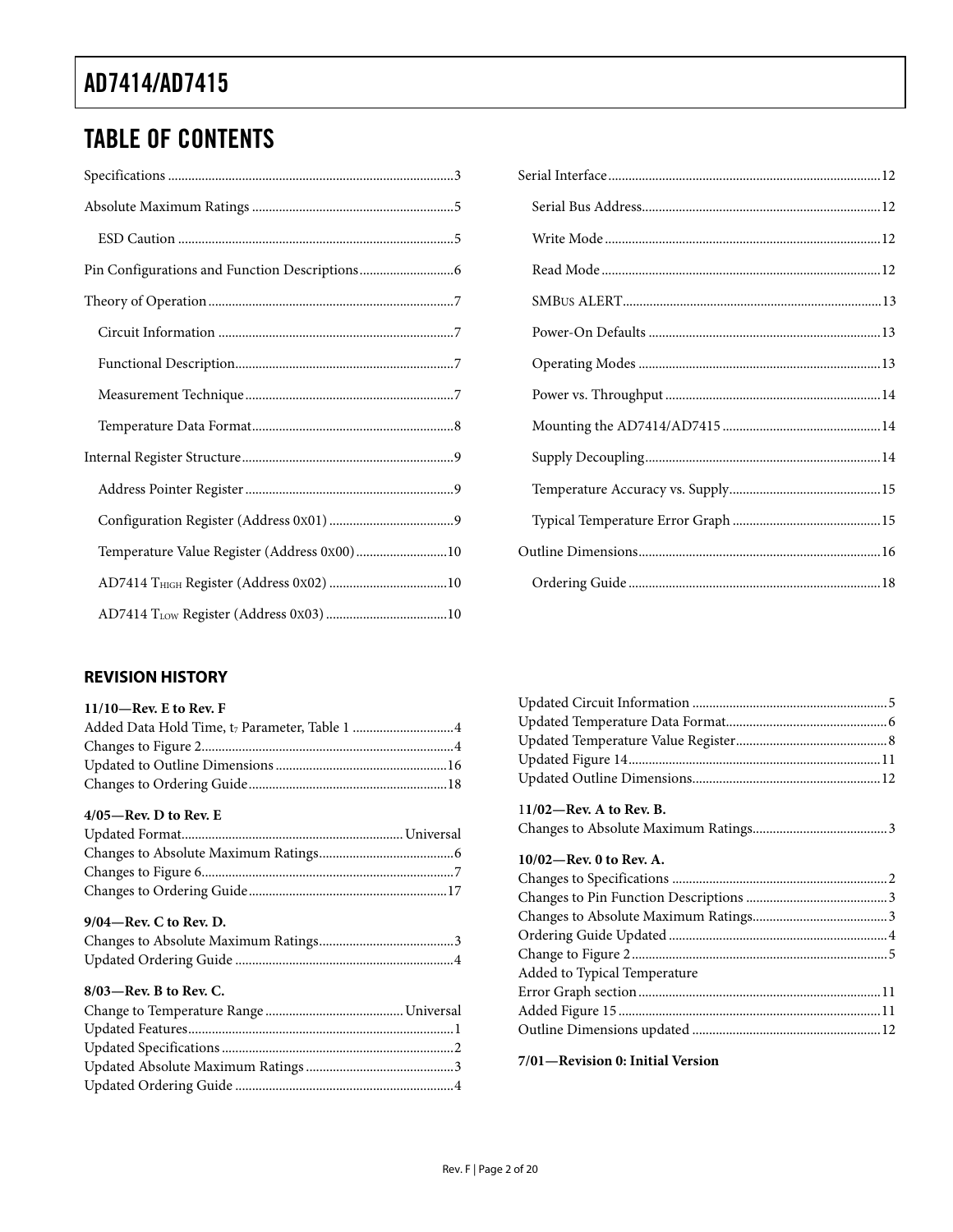### <span id="page-2-0"></span>**SPECIFICATIONS**

T<sub>A</sub> = T<sub>MIN</sub> to T<sub>MAX</sub>, V<sub>DD</sub> = 2.7 V to 5.5 V, unless otherwise noted. Temperature range as follows: A version = −40°C to +125°C.

#### **Table 1.**

| <b>Parameter</b>                       | <b>A Version</b>    | Unit             | <b>Test Conditions/Comments</b>                                                              |
|----------------------------------------|---------------------|------------------|----------------------------------------------------------------------------------------------|
| TEMPERATURE SENSOR AND ADC             |                     |                  |                                                                                              |
| Accuracy <sup>1</sup>                  | ±0.5                | °C typ           | $V_{DD} = 3 V @ +40°C$                                                                       |
|                                        | $-0.87$ to $+0.822$ | °C max           | $V_{DD} = 3 V @ +40°C$                                                                       |
|                                        | ±1.5                | °C max           | $V_{DD} = 3 V @ -40°C to +70°C$                                                              |
|                                        | ±2.0                | °C max           | $V_{DD} = 3$ V @ $-40^{\circ}$ C to $+85^{\circ}$ C                                          |
|                                        | ±3.0                | °C max           | $V_{DD} = 3$ V @ -40°C to +125°C                                                             |
|                                        | ±2.0                | °C typ           | $V_{DD} = 3 V \omega - 40^{\circ}C$ to +125°C                                                |
|                                        | ±1.87 <sup>2</sup>  | °C max           | $V_{DD} = 5.5 V @ +40°C$                                                                     |
|                                        | ±2.0                | °C typ           | $V_{DD} = 5.5 V @ -40°C to +85°C$                                                            |
|                                        | ±3.0                | °C max           | $V_{DD} = 5.5 V @ -40°C to +85°C$                                                            |
|                                        | ±3.0                | °C typ           | $V_{DD} = 5.5$ V @ $-40^{\circ}$ C to $+125^{\circ}$ C                                       |
| Resolution                             | 10                  | <b>Bits</b>      |                                                                                              |
| Update Rate, t <sub>R</sub>            | 800                 | ms typ           |                                                                                              |
| <b>Temperature Conversion Time</b>     | 25                  | us typ           |                                                                                              |
| <b>POWER SUPPLIES</b>                  |                     |                  |                                                                                              |
| Supply Current <sup>3</sup>            |                     |                  |                                                                                              |
| Peak Supply Current <sup>4</sup>       | 1.2                 | mA typ           | Current during conversion                                                                    |
| Supply Current - Nonconverting         | 900                 | µA max           | Peak current between conversions                                                             |
| Inactive Serial Bus <sup>5</sup>       |                     |                  |                                                                                              |
| Normal Mode @ 3 V                      | 169                 | µA typ           | Supply current with serial bus inactive. Part not                                            |
| Normal Mode $\omega$ 5 V               | 188                 | µA typ           | converting and D7 of configuration register = $0$ .                                          |
| Active Serial Bus <sup>6</sup>         |                     |                  |                                                                                              |
| Normal Mode @ 3 V                      | 180                 | µA typ           | Supply current with serial bus active. Part not                                              |
| Normal Mode @ 5 V                      | 214                 | µA typ           | converting and D7 of configuration register = $0$ .                                          |
| Shutdown Mode                          | 3                   | µA max           | D7 of configuration register $= 1$ . Typical values<br>are 0.04 µA at 3 V and 0.5 µA at 5 V. |
| <b>DIGITAL INPUT</b>                   |                     |                  |                                                                                              |
| Input High Voltage, VIH                | 2.4                 | V min            |                                                                                              |
| Input Low Voltage, VIL                 | 0.8                 | V max            |                                                                                              |
| Input Current, I <sub>IN</sub> 7       | ±1                  |                  | $V_{IN} = 0 V$ to $V_{DD}$                                                                   |
| Input Capacitance, CIN                 | 10                  | µA max<br>pF max | All digital inputs                                                                           |
| DIGITAL OUTPUT (OPEN-DRAIN)            |                     |                  |                                                                                              |
| Output High Voltage, V <sub>OH</sub>   | 2.4                 | V min            |                                                                                              |
| Output Low Voltage, VoL                | 0.4                 | V max            | $I_{OL}$ = 1.6 mA                                                                            |
| Output High Current, I <sub>OH</sub>   | $\mathbf{1}$        | µA max           | $V_{OH} = 5 V$                                                                               |
| Output Capacitance, Cour               | 10                  | pF max           | $Typ = 3 pF$                                                                                 |
|                                        |                     |                  |                                                                                              |
| <b>ALERT Output Saturation Voltage</b> | 0.8                 | V max            | $I_{\text{OUT}} = 4 \text{ mA}$                                                              |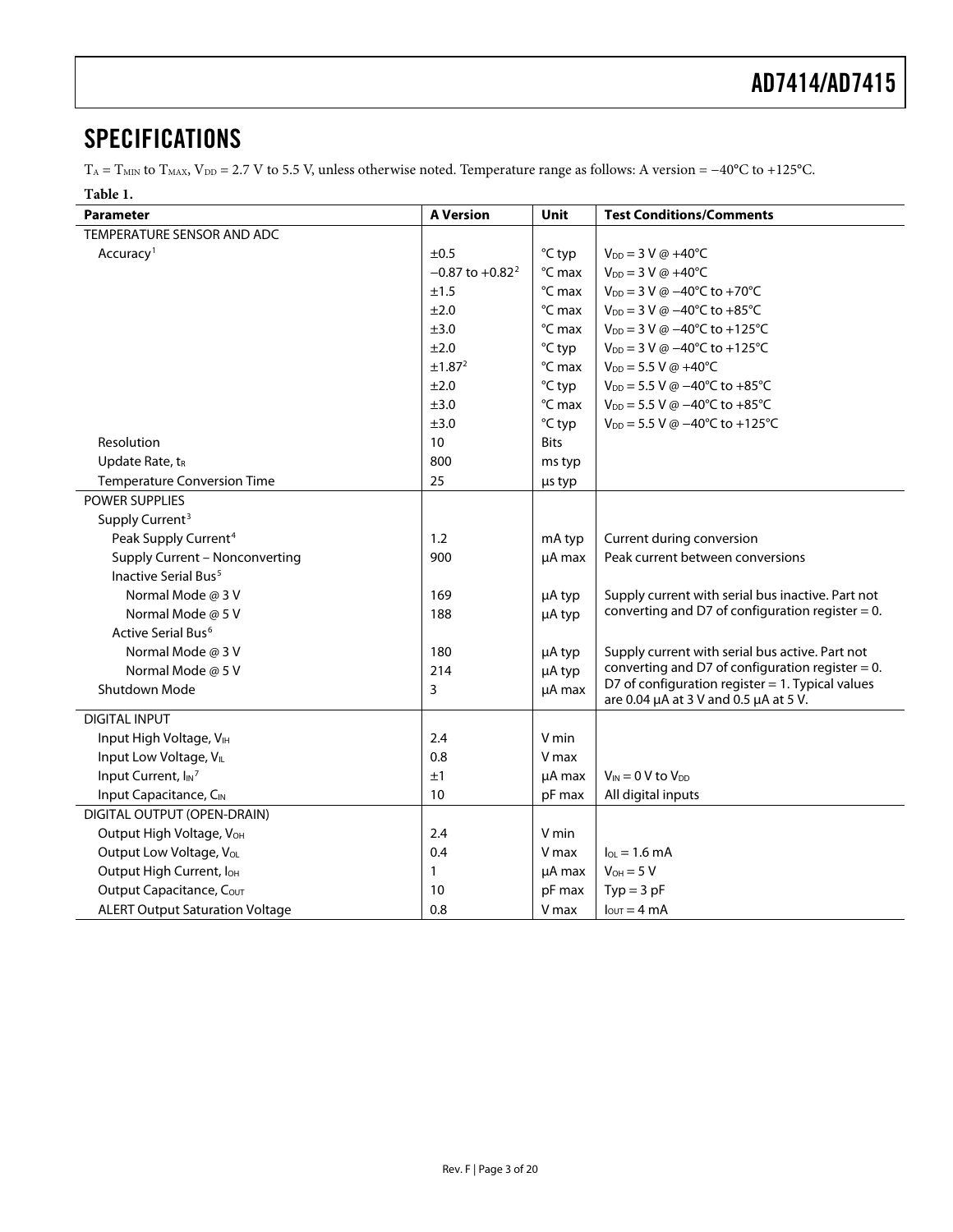<span id="page-3-0"></span>

| <b>Parameter</b>                                                   | <b>A Version</b> | <b>Unit</b> | <b>Test Conditions/Comments</b> |  |
|--------------------------------------------------------------------|------------------|-------------|---------------------------------|--|
| AC ELECTRICAL CHARACTERISTICS <sup>8, 9</sup>                      |                  |             |                                 |  |
| Serial Clock Period, t <sub>1</sub>                                | 2.5              | us min      | See Figure 2                    |  |
| Data In Setup Time to SCL High, t2                                 | 50               | ns min      | See Figure 2                    |  |
| Data Out Stable after SCL Low, t <sub>3</sub>                      | 0                | ns min      | See Figure 2                    |  |
| SDA Low Setup Time to SCL Low<br>(Start Condition), t <sub>4</sub> | 50               | ns min      | See Figure 2                    |  |
| SDA High Hold Time after SCL High<br>(Stop Condition), $t_5$       | 50               | ns min      | See Figure 2                    |  |
| SDA and SCL Fall Time, t <sub>6</sub>                              | 90               | ns max      | See Figure 2                    |  |
| Data Hold Time, t <sub>7</sub>                                     | 35               | ns min      | See Figure 2                    |  |
| Power-Up Time                                                      | 4                | us typ      |                                 |  |

<sup>1</sup> Accuracy specifications apply only to voltages listed under Test Conditions. Se[e Temperature Accuracy vs. Supply section f](#page-14-1)or typical accuracy performance over the full  $V_{DD}$  supply range.

<sup>2</sup> 100% production tested at 40°C to these limits.

<sup>3</sup> These current values can be used to determine average power consumption at different one-shot conversion rates. Average power consumption at the automatic

conversion rate of 1.25 kHz is 940 μW. 4

<sup>4</sup> This peak supply current is required for 29 μs (the conversion time plus power-up time) out of every 800 μs (the conversion rate).

<sup>5</sup> These current values are derived by not issuing a stop condition at the end of a write or read, thus preventing the part from going into a conversion.

<sup>6</sup> The current is derived assuming a 400 kHz serial clock being active continuously.<br><sup>7</sup> On power-up, the initial input current,  $I_{IN}$ , on the AS pin is typically 50 µA.

<sup>7</sup> On power-up, the initial input current, l<sub>lN</sub>, on the AS pin is typically 50 μA.<br><sup>8</sup> The SDA and SCL timing is measured with the input filters turned on so as to meet the fast mode I²C specification. Switching off the rate but has a negative effect on the EMC behavior of the part.

<span id="page-3-1"></span><sup>9</sup> Guaranteed by design. Not tested in production.



Figure 2. Diagram for Serial Bus Timing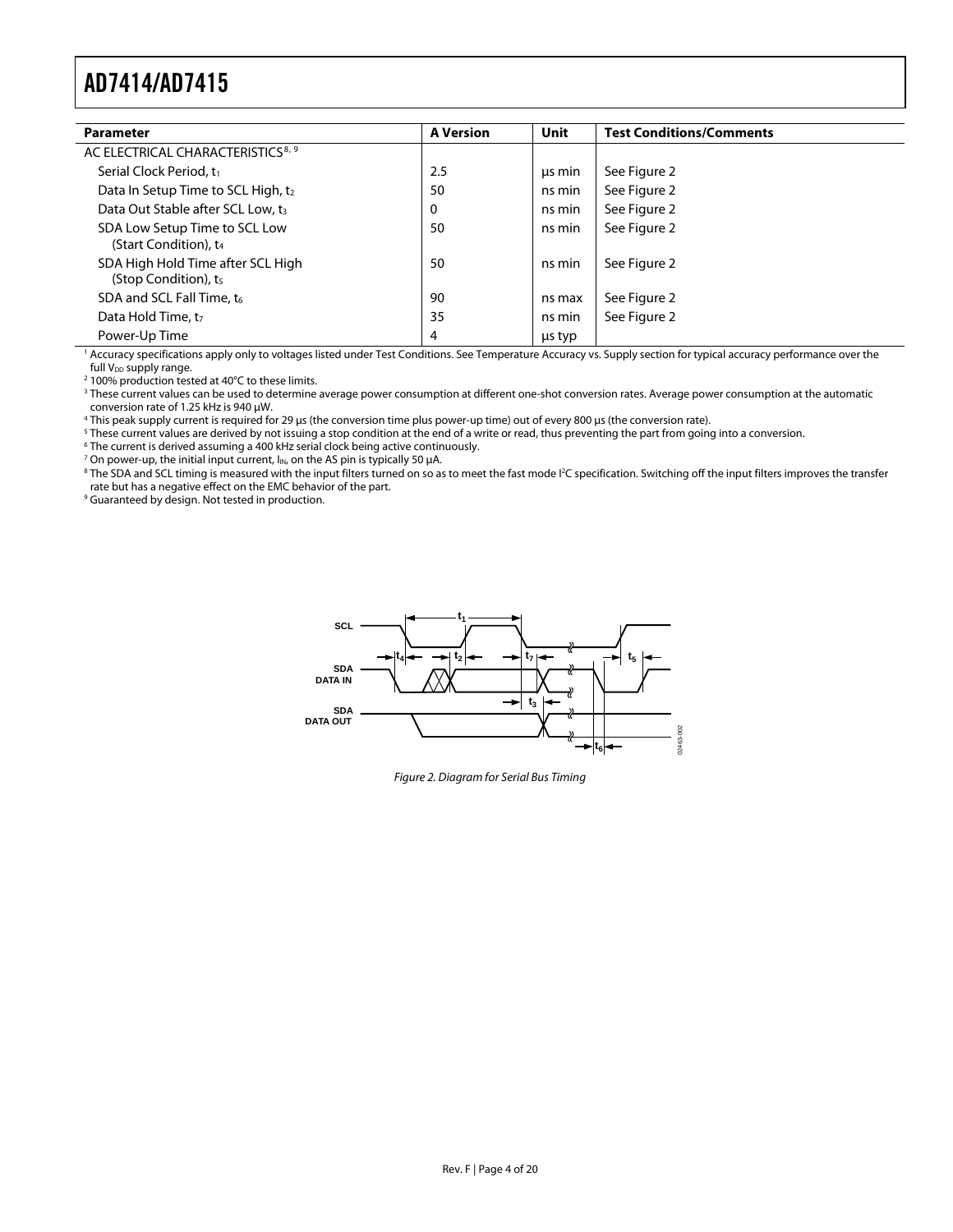### <span id="page-4-0"></span>ABSOLUTE MAXIMUM RATINGS

#### **Table 2.**

<span id="page-4-5"></span><span id="page-4-4"></span>

| <b>Parameter</b>                                | Rating                                   |
|-------------------------------------------------|------------------------------------------|
| V <sub>DD</sub> to GND                          | $-0.3$ V to $+7$ V                       |
| SDA Input Voltage to GND                        | $-0.3$ V to $+7$ V                       |
| SDA Output Voltage to GND                       | $-0.3 V$ to $+7 V$                       |
| <b>SCL Input Voltage to GND</b>                 | $-0.3 V$ to $+7 V$                       |
| <b>ALERT Output Voltage to GND</b>              | $-0.3$ V to $+7$ V                       |
| <b>Operating Temperature Range</b>              | $-40^{\circ}$ C to $+125^{\circ}$ C      |
| Storage Temperature Range                       | $-65^{\circ}$ C to $+150^{\circ}$ C      |
| Junction Temperature                            | $150^{\circ}$ C                          |
| 5-Lead SOT-23 (RJ-5)                            |                                          |
| Power Dissipation <sup>1,2</sup>                | $W_{MAX} = (T_{JMAX} - T_A)/\theta_{JA}$ |
| Thermal Impedance <sup>3</sup>                  |                                          |
| $\theta_{JA}$ , Junction-to-Ambient (still air) | 240°C/W                                  |
| 6-Lead SOT-23 (RJ-6)                            |                                          |
| Power Dissipation <sup>1,2</sup>                | $W_{MAX} = (T_{MAX} - T_A)/\theta_A$     |
| Thermal Impedance <sup>3</sup>                  |                                          |
| $\theta_{JA}$ , Junction-to-Ambient (still air) | 190.4°C/W                                |
| 8-Lead MSOP (RM-8)                              |                                          |
| Power Dissipation <sup>1,2</sup>                | $W_{MAX} = (T_{JMAX} - T_A)/\theta_{IA}$ |
| Thermal Impedance <sup>3</sup>                  |                                          |
| $\theta_{JA}$ , Junction-to-Ambient (still air) | 205.9°C/W                                |
| $\theta$ <sub>JC</sub> , Junction-to-Case       | 43.74°C/W                                |
| IR Reflow Soldering                             |                                          |
| Peak Temperature                                | 220°C (0°C/5°C)                          |
| Time at Peak Temperature                        | 10 sec to 20 sec                         |
| Ramp-up Rate                                    | $3^{\circ}$ C/s max                      |
| Ramp-down Rate                                  | $-6^{\circ}$ C/s max                     |
| Ramp from 25°C to Peak Temperature              | 6 minutes max                            |
| IR Reflow Soldering in Pb-Free Package          |                                          |
| Peak Temperature                                | 260°C (0°C)                              |
| Time at Peak Temperature                        | 20 sec to 40 sec                         |
| Ramp Rate                                       | $3^{\circ}$ C/s max                      |
| Ramp-Down Rate                                  | $-6^{\circ}$ C/s max                     |
| Ramp from 25°C to Peak Temperature              | 8 minutes max                            |

1 Values relate to package being used on a standard 2-layer PCB.

<span id="page-4-3"></span><span id="page-4-2"></span><span id="page-4-1"></span> $2T_A$  = ambient temperature.

 $^2$  T<sub>A</sub> = ambient temperature.<br><sup>3</sup> Junction-to-case resistance is applicable to components featuring a preferential flow direction, such as components mounted on a heat sink. Junction-to-ambient resistance is more useful for air-cooled, PCB-mounted components.

Stresses above those listed under Absolute Maximum Ratings may cause permanent damage to the device. This is a stress rating only; functional operation of the device at these or any other conditions above those indicated in the operational section of this specification is not implied. Exposure to absolute maximum rating conditions for extended periods may affect device reliability.

#### **ESD CAUTION**



ESD (electrostatic discharge) sensitive device. Charged devices and circuit boards can discharge without detection. Although this product features patented or proprietary protection circuitry, damage may occur on devices subjected to high energy ESD. Therefore, proper ESD precautions should be taken to avoid performance degradation or loss of functionality.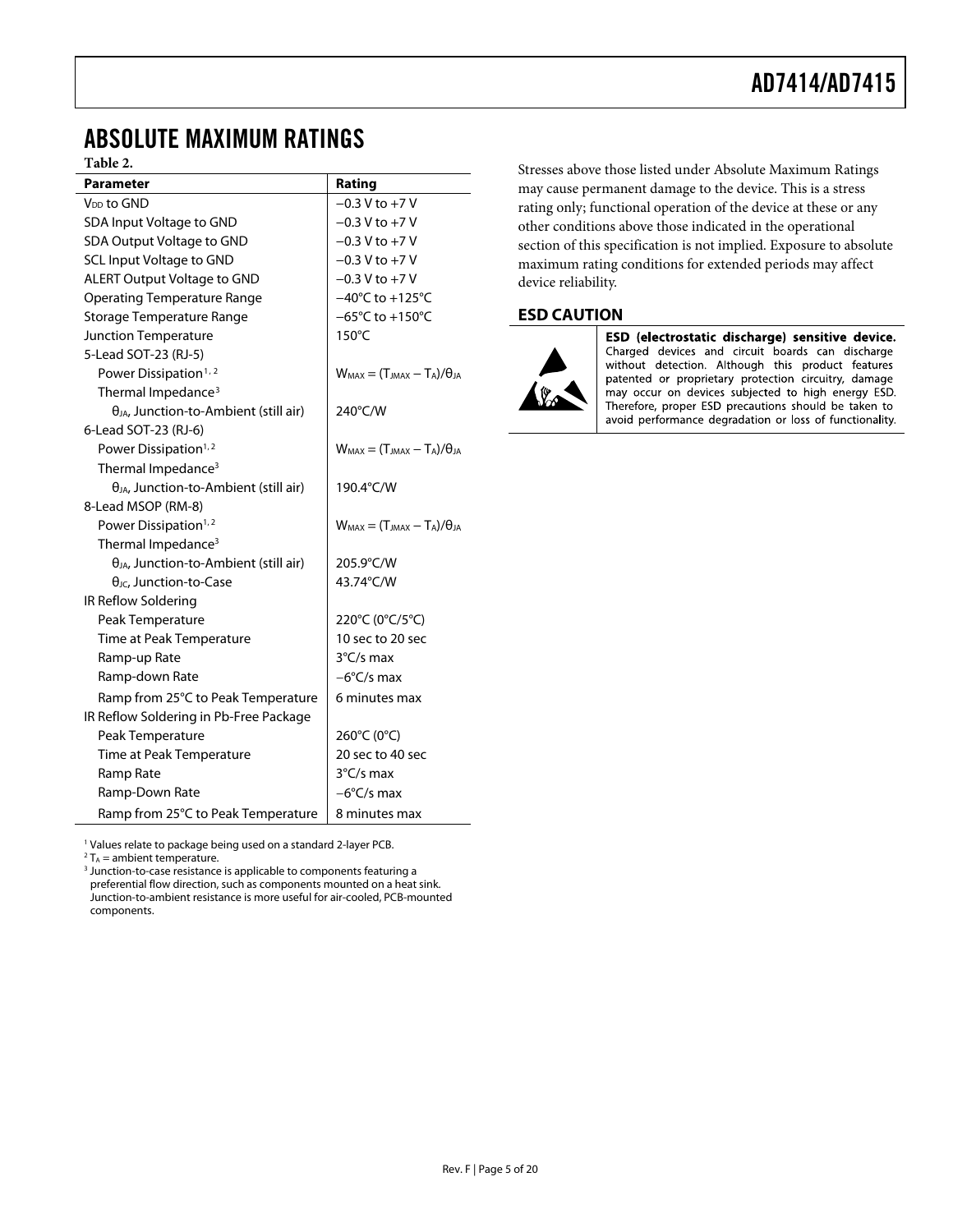# <span id="page-5-0"></span>PIN CONFIGURATIONS AND FUNCTION DESCRIPTIONS



Figure 3. AD7414 Pin Configuration (SOT-23)



Figure 4. AD7414 Pin Configuration (MSOP)



Figure 5. AD7415 Pin Configuration (SOT-23)

#### **Table 3. Pin Function Descriptions**

<span id="page-5-1"></span>

| <b>Mnemonic</b> | <b>Description</b>                                                                                                                                                                               |
|-----------------|--------------------------------------------------------------------------------------------------------------------------------------------------------------------------------------------------|
| <b>AS</b>       | Logic Input. Address select input that selects one<br>of three I <sup>2</sup> C addresses for the AD7414/AD7415 (see<br>Table 4). Recommend a pull-up or pull-down<br>resistor of 1 k $\Omega$ . |
| GND             | Analog and Digital Ground.                                                                                                                                                                       |
| V <sub>DD</sub> | Positive Supply Voltage, 2.7 V to 5.5 V.                                                                                                                                                         |
| <b>SDA</b>      | Digital I/O. Serial bus bidirectional data. Open-<br>drain output.                                                                                                                               |
| AI FRT          | AD7414 Digital Output. Overtemperature<br>indicator becomes active when temperature<br>exceeds T <sub>HIGH</sub> . Open-drain output.                                                            |
| SCL             | Digital Input. Serial bus clock.                                                                                                                                                                 |

#### **Table 4. I2 C Address Selection**

| <b>Part Number</b> | <b>AS Pin</b>   | <sup>2</sup> C Address |
|--------------------|-----------------|------------------------|
| AD7414-0           | Float           | 1001 000               |
| AD7414-0           | GND             | 1001 001               |
| AD7414-0           | Voo.            | 1001010                |
| AD7414-1           | Float           | 1001 100               |
| AD7414-1           | GND             | 1001 101               |
| AD7414-1           | V <sub>DD</sub> | 1001 110               |
| AD7414-2           | N/A             | 1001011                |
| AD7414-3           | N/A             | 1001 111               |
| AD7415-0           | Float           | 1001 000               |
| AD7415-0           | GND             | 1001 001               |
| AD7415-0           | V <sub>DD</sub> | 1001010                |
| AD7415-1           | Float           | 1001 100               |
| AD7415-1           | GND             | 1001 101               |
| AD7415-1           | $V_{DD}$        | 1001 110               |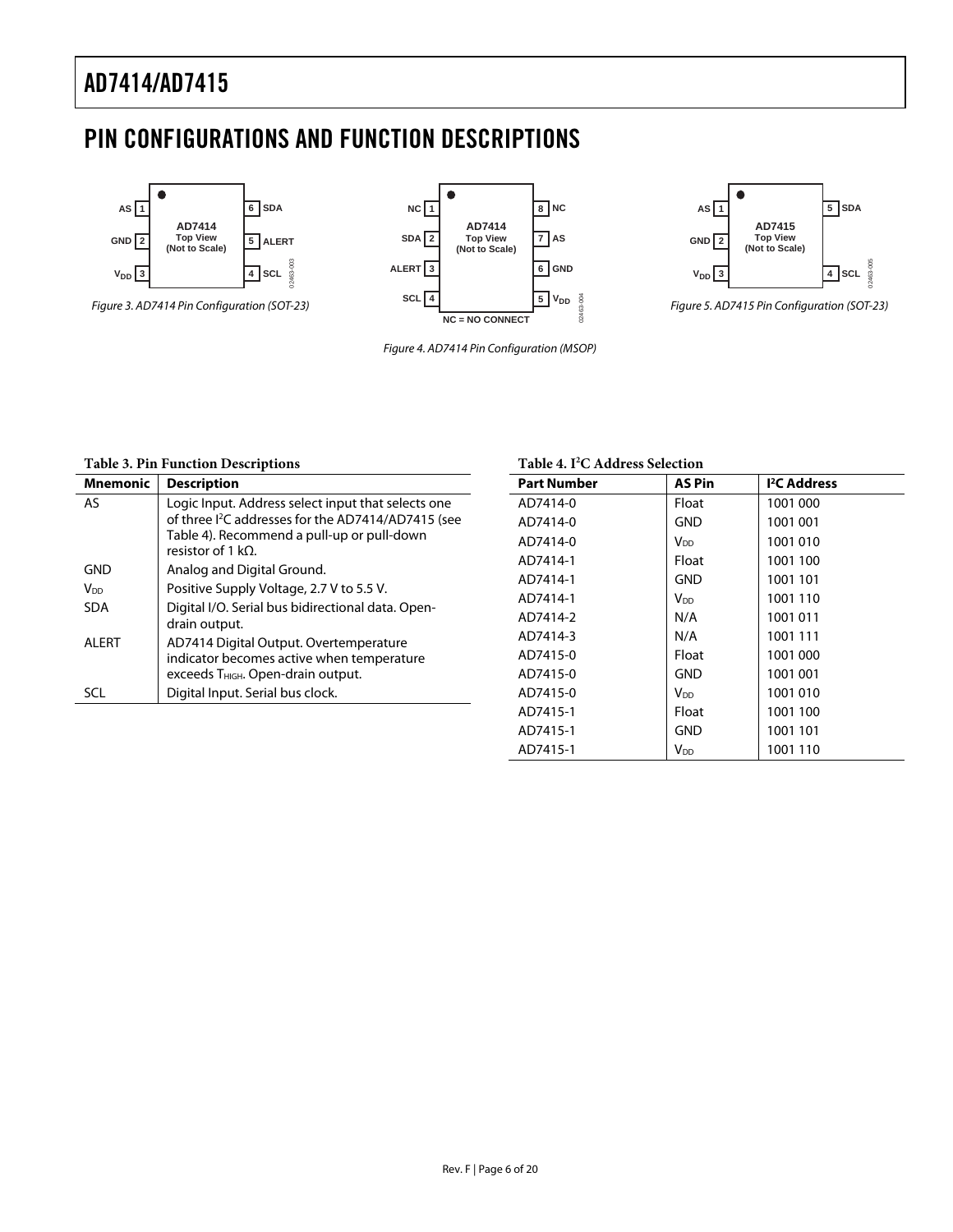# <span id="page-6-0"></span>THEORY OF OPERATION

### **CIRCUIT INFORMATION**

The AD7414/AD7415 are standalone digital temperature sensors. The on-chip temperature sensor allows an accurate measurement of the ambient device temperature to be made. The 10-bit analog-to-digital converter converts the temperature measured into a twos complement format for storage in the temperature register. The ADC is made up of a conventional successive-approximation converter based around a capacitor digital-to-analog (DAC). The serial interface is I<sup>2</sup>C-and SMBuscompatible. The AD7414/AD7415 require a 2.7 V to 5.5 V power supply. The temperature sensor has a working measurement range of −40°C to +125°C.

#### **FUNCTIONAL DESCRIPTION**

Temperature measurement is initiated by two methods. The first uses an internal clock countdown of 800 ms, and a conversion is performed. The internal oscillator is the only circuit that is powered up between conversions, and once it times out, every 800 ms, a wake-up signal is sent to power up the rest of the circuitry. A monostable is activated at the beginning of the wake-up signal to ensure that sufficient time is given to the power-up process. The monostable typically takes 4 μs to time out. It then takes typically 25 μs for each conversion to be completed. The new temperature value is loaded into the temperature value register and ready for reading by the I<sup>2</sup>C interface.

A temperature measurement is also initiated every time the one-shot method is used. This method requires the user to write to the one-shot bit in the configuration register when a temperature measurement is needed. Setting the one-shot bit to 1 starts a temperature conversion directly after the write operation. The track-and-hold goes into hold approximately 4 μs (monostable time out) after the STOP condition, and a conversion is then initiated. Typically 25 μs later, the conversion is complete and the temperature value register is loaded with a new temperature value.

The measurement modes are compared with a high temperature limit, stored in an 8-bit read/write register. This is applicable only to the AD7414, because the AD7415 does not have an ALERT pin and subsequently does not have an overtemperature monitoring function. If the measurement is greater than the high limit, the ALERT pin is activated (if it has already been enabled in the configuration register). There are two ways to deactivate the ALERT pin again: when the alert reset bit in the configuration register is set to 1 by a write operation, and when the temperature measured is less than the value in the  $T_{LOW}$ register. This ALERT pin is compatible with the SMBus SMBALERT option.

Configuration functions consist of

- Switching between normal operation and full powerdown
- Enabling or disabling the SCL and SDA filters
- Enabling or disabling the ALERT function
- Setting the ALERT pin polarity





#### **MEASUREMENT TECHNIQUE**

A common method of measuring temperature is to exploit the negative temperature coefficient of a diode, or the base-emitter voltage of a transistor, operated at constant current. Unfortunately, this technique requires calibration to null the

effect of the absolute value of  $V_{BE}$ , which varies from device to device. The technique used in the AD7414/AD7415 is to measure the change in  $V_{BE}$  when the device is operated at two different currents. This is given by

$$
\Delta V_{BE} = KT/q \times ln\left(N\right)
$$

where:

*K* is Boltzmann's constant.

*q* is the charge on the electron  $(1.6 \times 10^{-19} \text{ Coulombs})$ .

*T* is the absolute temperature in Kelvins.

*N* is the ratio of the two currents.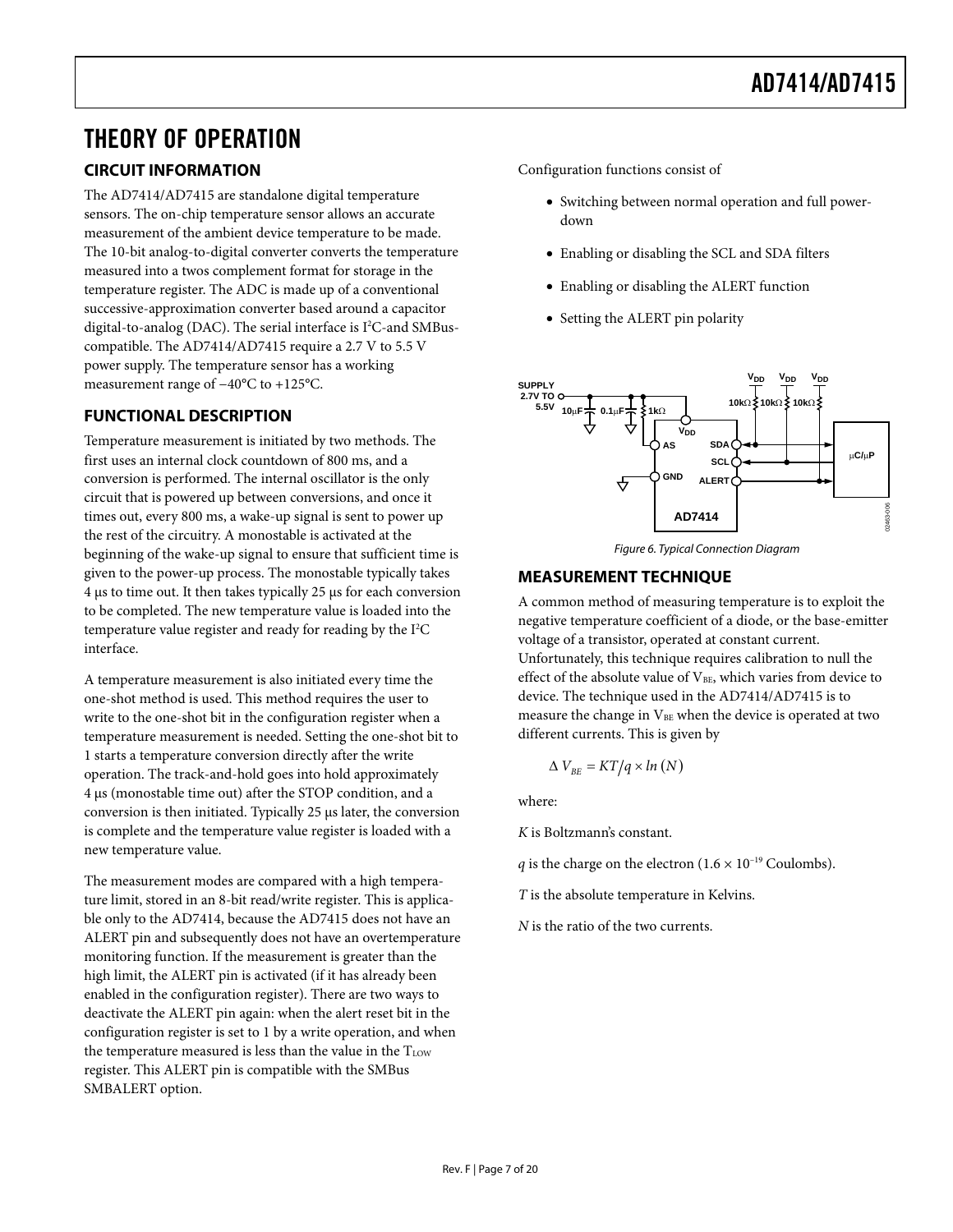<span id="page-7-2"></span><span id="page-7-0"></span>

Figure 7. Temperature Measurement Technique

<span id="page-7-1"></span>[Figure 7](#page-7-1) shows the method the AD7414/AD7415 use to measure the ambient device temperature. To measure  $\Delta V_{\rm BE}$ , the sensor (substrate transistor) is switched between operating currents of I and  $N \times I$ . The resulting waveform is passed through a chopper stabilized amplifier that performs the functions of amplification and rectification of the waveform to produce a dc voltage proportional to  $\Delta V_{BE}$ . This voltage is measured by the ADC to give a temperature output in 10-bit, twos complement format.

#### **TEMPERATURE DATA FORMAT**

The temperature resolution of the ADC is 0.25°C, which corresponds to 1 LSB of the ADC. The ADC can theoretically measure a temperature span of 255°C; the lowest practical value is limited to −40°C due to the device maximum ratings. The A grade can measure a temperature range of −40°C to +125°C. (Temperature data format is shown in [Table 5](#page-7-2).)

| Table 5. A Graue Temperature Data Format |                              |  |
|------------------------------------------|------------------------------|--|
| <b>Temperature</b>                       | <b>Digital Output DB9DB0</b> |  |
| $-55^{\circ}$ C                          | 11 0010 0100                 |  |
| $-50^{\circ}$ C                          | 11 0011 1000                 |  |
| $-25^{\circ}$ C                          | 11 1001 1100                 |  |
| $-0.25^{\circ}$ C                        | 11 1111 1111                 |  |
| 0°C                                      | 00 0000 0000                 |  |
| $+0.25^{\circ}$ C                        | 00 0000 0001                 |  |
| $+10^{\circ}$ C                          | 00 0010 1000                 |  |
| $+25^{\circ}$ C                          | 00 0110 0100                 |  |
| $+50^{\circ}$ C                          | 00 1100 1000                 |  |
| $+75^{\circ}$ C                          | 01 0010 1100                 |  |
| $+100^{\circ}$ C                         | 01 1001 0000                 |  |
| +125 $\degree$ C                         | 01 1111 0100                 |  |

**Table 5. A Grade Temperature Data Format** 

The grade temperature conversion formula follows:

Positive Temperature = 
$$
\frac{ADC Code (d)}{4}
$$
  
Negative Temperature = 
$$
\frac{ADC Code (d) - 512}{4}
$$

Note that DB9 is removed from the ADC code in the negative temperature formula.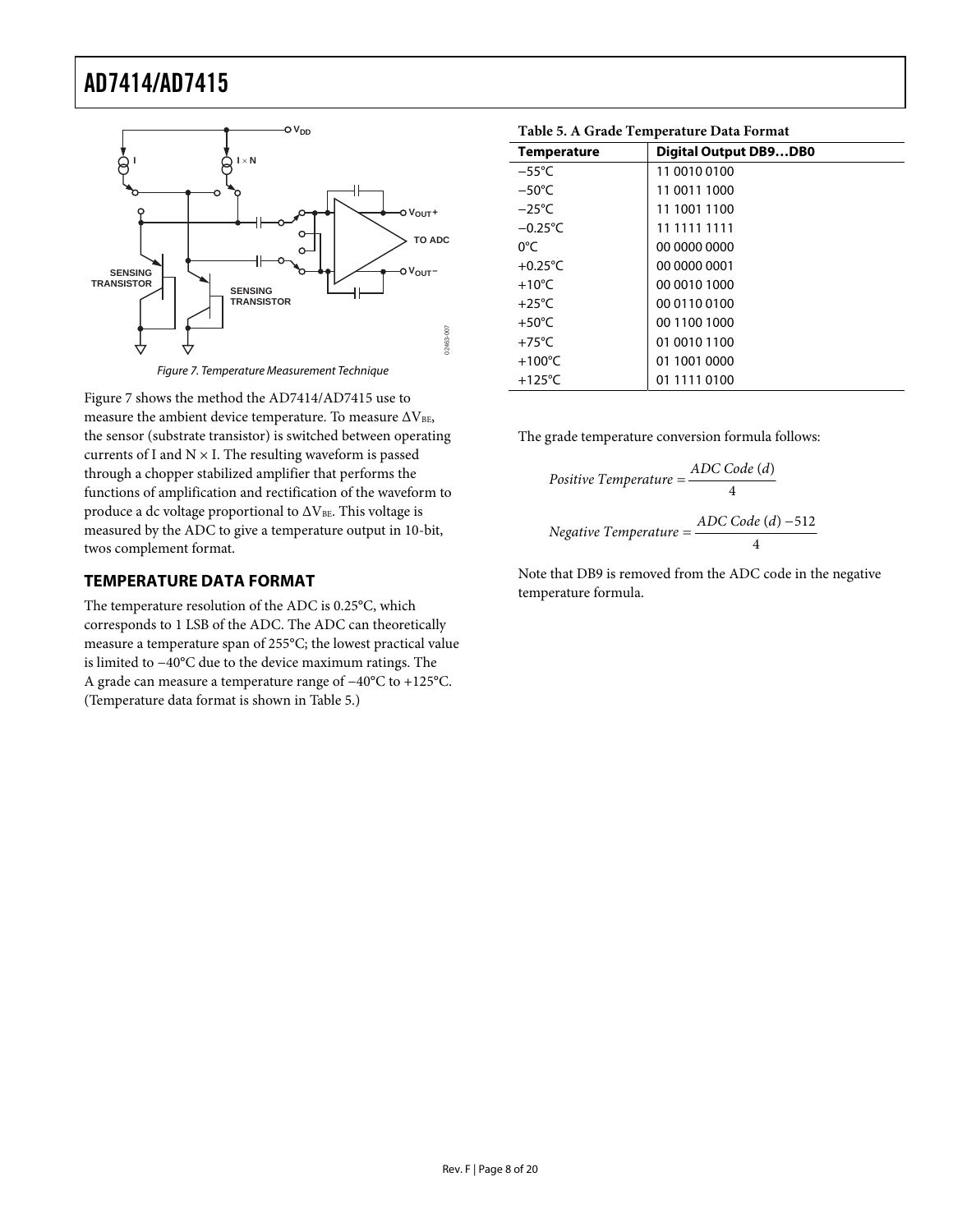### <span id="page-8-0"></span>INTERNAL REGISTER STRUCTURE

The AD7414 has five internal registers, as shown in [Figure 8](#page-8-1). Four are data registers, and one is an address pointer register.



Figure 8. AD7414 Register Structure

<span id="page-8-1"></span>The AD7415 has three internal registers, as shown in [Figure 9](#page-8-2). Two are data registers, and one is an address pointer register.



Figure 9. AD7415 Register Structure

<span id="page-8-3"></span><span id="page-8-2"></span>Each data register has an address pointed to by the address pointer register when communicating with it. The temperature value register is the only data register that is read-only.

#### **ADDRESS POINTER REGISTER**

The address pointer register is an 8-bit register that stores an address that points to one of the four data registers of the AD7414 and one of the two data registers of the AD7415. The first byte of every serial write operation to the AD7414/AD7415 is the address of one of the data registers, which is stored in the address pointer register and selects the data register to which subsequent data bytes are written. Only the 2 LSBs of this register are used to select a data register.

| Table 6. Address Pointer Register |  |  |
|-----------------------------------|--|--|
|-----------------------------------|--|--|

| D7 |  | P4 | . .<br>P <sub>3</sub> | P <sub>2</sub> | 20                     |
|----|--|----|-----------------------|----------------|------------------------|
|    |  |    | u                     | J              | <b>Register Select</b> |

#### **Table 7. AD7414 Register Address**

| P1 | P0 | <b>Register</b>                         |
|----|----|-----------------------------------------|
| 0  | 0  | Temperature value register (read-only)  |
| 0  |    | Configuration register (read/write)     |
|    | 0  | T <sub>HIGH</sub> register (read/write) |
|    |    | T <sub>LOW</sub> register (read/write)  |

#### **Table 8. AD7415 Register Address**

| P1 | P <sub>0</sub> | <b>Registers</b>                       |
|----|----------------|----------------------------------------|
|    |                | Temperature value register (read-only) |
|    |                | Configuration register (read/write)    |

#### **Table 9. AD7414 Configuration Register**

| D7             | D6          | D5                 | D4                        | D <sub>3</sub>               | D <sub>2</sub>     | <b>D1 D0</b>               |  |  |  |  |  |  |
|----------------|-------------|--------------------|---------------------------|------------------------------|--------------------|----------------------------|--|--|--|--|--|--|
| PD             | <b>FLTR</b> | <b>ALERT</b><br>EN | AI FRT<br><b>POLARITY</b> | <b>ALERT</b><br><b>RESET</b> | ONF<br><b>SHOT</b> | <b>TFST</b><br><b>MODE</b> |  |  |  |  |  |  |
| 0 <sup>1</sup> |             | ∩1                 | $\Omega$ <sup>1</sup>     | ∩≀                           | ΩÏ                 | 0s <sup>1</sup>            |  |  |  |  |  |  |

<sup>1</sup> Default settings at power-up.

#### **CONFIGURATION REGISTER (ADDRESS 0X01)**

The configuration register is an 8-bit read/write register that is used to set the operating modes of the AD7414/AD7415. In the AD7414, six of the MSBs are used (D7 to D2) to set the operating modes (see [Table 10](#page-8-3)). D0 and D1 are used for factory settings and must have zeros written to them during normal operation.

#### **Table 10. AD7414 Configuration Register Settings**

- D7 | Full power-down if = 1.
- D6 | Bypass SDA and SCL filtering if  $= 0$ .
- D5 Disable ALERT if  $= 1$ .
- D4 | ALERT is active low if D4 = 0, ALERT is active high if D4 = 1.
- D3 Reset the ALERT pin if set to 1. The next temperature conversion has the ability to activate the ALERT function. The bit status is not stored; thus this bit is 0 if read.
- D2 | Initiate a one shot temperature conversion if set to a 1. The bit status is not stored; thus this bit is 0 if read.

#### **Table 11. AD7415 Configuration Register**

| D7       | D <sub>6</sub> | $\mid$ D5 $\mid$ D4 $\mid$ D3 |                  | D <sub>2</sub>  | D1               | D0 |
|----------|----------------|-------------------------------|------------------|-----------------|------------------|----|
| PD.      | <b>FLTR</b>    |                               | <b>TEST MODE</b> | ONE SHOT        | <b>TEST MODE</b> |    |
| $\Omega$ |                |                               | 0s <sup>1</sup>  | 0s <sup>1</sup> | 0s <sup>1</sup>  |    |

1 Default settings at power-up.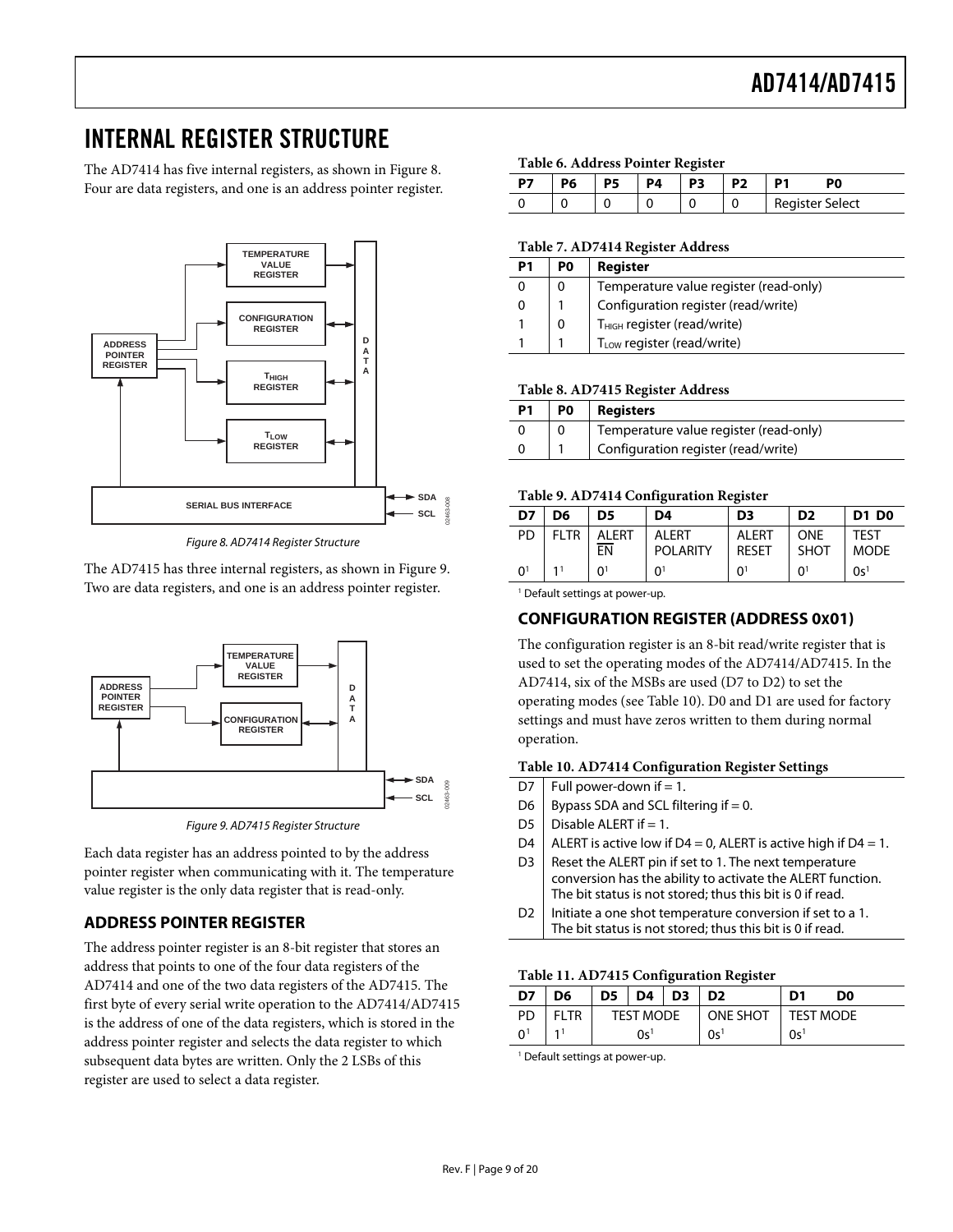<span id="page-9-2"></span><span id="page-9-0"></span>In the AD7415, only three of the bits are used (D7, D6, and D2) to set the operating modes (see [Table 12](#page-9-1)). D0, D1, and D3 to D5 are used for factory settings and must have zeros written to them during normal operation.

#### **Table 12. AD7415 Configuration Register Settings**

<span id="page-9-3"></span><span id="page-9-1"></span>

|                | D7   Full power-down if $= 1$ .                           |
|----------------|-----------------------------------------------------------|
|                | D6   Bypass SDA and SCL filtering if $= 0$ .              |
| D <sub>2</sub> | Initiate a one-shot temperature conversion if set to 1.   |
|                | The bit status is not stored; thus this bit is 0 if read. |

<span id="page-9-4"></span>If the AD7414/AD7415 are in power-down mode ( $D7 = 1$ ), a temperature conversion can still be initiated by the one-shot operation. This involves a write operation to the configuration register and setting the one-shot bit to  $1 (D2 = 1)$ , which causes the AD7414/AD7415 to power up, perform a single conversion, and power down again. This is a very power efficient mode.

#### **TEMPERATURE VALUE REGISTER (ADDRESS 0X00)**

The temperature value register is a 10-bit, read-only register that stores the temperature reading from the ADC in twos complement format. Two reads are necessary to read data from this register. [Table 13](#page-9-2) shows the contents of the first byte to be read, while [Table 14](#page-9-3) and [Table 15](#page-9-4) show the contents of the second byte to be read from the AD7414 and AD7415, respectively. In [Table 14](#page-9-3), D3 to D5 of the second byte are used as flag bits and are obtained from other internal registers. They function as follows:

- <span id="page-9-5"></span>ALERT\_Flag: The state of this bit is the same as that of the ALERT pin.
- THIGH\_Flag: This flag is set to 1 when the temperature measured goes above the  $T<sub>HIGH</sub>$  limit. It is reset when the second temperature byte ([Table 14](#page-9-3)) is read. If the temperature is still greater than the THIGH limit after the read operation, the flag is again.
- <span id="page-9-6"></span>T<sub>LOW\_F</sub>lag: This flag is set to 1 when the temperature measured goes below the  $T_{LOW}$  limit. It is reset when the second temperature byte ([Table 14](#page-9-3)) is read. If the temperature is still less than the TLOW limit after the read operation, the flag is set again.

The full theoretical span of the ADC is 255°C, but in practice the temperature measurement range is limited to the operating range of the device, −40°C to +125°C for the A grade.

#### **Table 13. Temperature Value Register (First Read)**

|     | D15   D14   D13   D12   D11   D10   D9   D8 |    |           |                 |           |       |                 |
|-----|---------------------------------------------|----|-----------|-----------------|-----------|-------|-----------------|
| MSB | $\overline{B8}$                             | B7 | <b>B6</b> | $\overline{B5}$ | <b>B4</b> | $-B3$ | $\overline{B2}$ |

#### **Table 14. AD7414 Temperature Value Register (Second Read)**

|           | $D7$ D6 D5 |                                                                        | nд | DЗ | $D2$   $D1$   $D0$ |  |
|-----------|------------|------------------------------------------------------------------------|----|----|--------------------|--|
| <b>B1</b> |            | LSB   ALERT_Flag   T <sub>HGH</sub> _Flag   T <sub>LOW</sub> _Flag   0 |    |    |                    |  |

#### **Table 15. AD7415 Temperature Value Register (Second Read)**

B1 |LSB |N/A |N/A |N/A |N/A |N/A |N/A

|  | D7   D6   D5   D4   D3   D2   D1   D0 |  |  |  |
|--|---------------------------------------|--|--|--|

#### **AD7414 T<sub>HIGH</sub> REGISTER (ADDRESS 0x02)**

The  $T<sub>HIGH</sub>$  register (see [Table 16](#page-9-5)) is an 8-bit, read/write register that stores the upper limit that activates the ALERT output. Therefore, if the value in the temperature value register is greater than the value in the THIGH register, the ALERT pin is activated (that is, if ALERT is enabled in the configuration register). Because it is an 8-bit register, the temperature resolution is 1°C.

#### **Table 16. THIGH Register**

| D6 | D5             | D4 | D3 | D <sub>2</sub> | D1 | D0 |
|----|----------------|----|----|----------------|----|----|
| B6 | B <sub>5</sub> | R4 | B3 | R٦             | B1 |    |

#### **AD7414 TLOW REGISTER (ADDRESS 0X03)**

The T<sub>LOW</sub> register (see [Table 17](#page-9-6)) is an 8-bit read/write register that stores the lower limit that deactivates the ALERT output. Therefore, if the value in the temperature value register is less than the value in the  $T_{LOW}$  register, the ALERT pin is deactivated (that is, if ALERT is enabled in the configuration register).

Because it is an 8-bit register, the temperature resolution is 1°C.

**Table 17. T<sub>LOW</sub> Register** 

|    | Twore 17. I LOW INSTRUCT |    |                |                |    |    |                |  |  |  |  |  |  |
|----|--------------------------|----|----------------|----------------|----|----|----------------|--|--|--|--|--|--|
| לח | D6                       | D5 | D <sub>4</sub> | D <sub>3</sub> |    | D1 | D0             |  |  |  |  |  |  |
|    | B6                       | B5 | B <sub>4</sub> | B <sub>3</sub> | B2 | B1 | B <sub>0</sub> |  |  |  |  |  |  |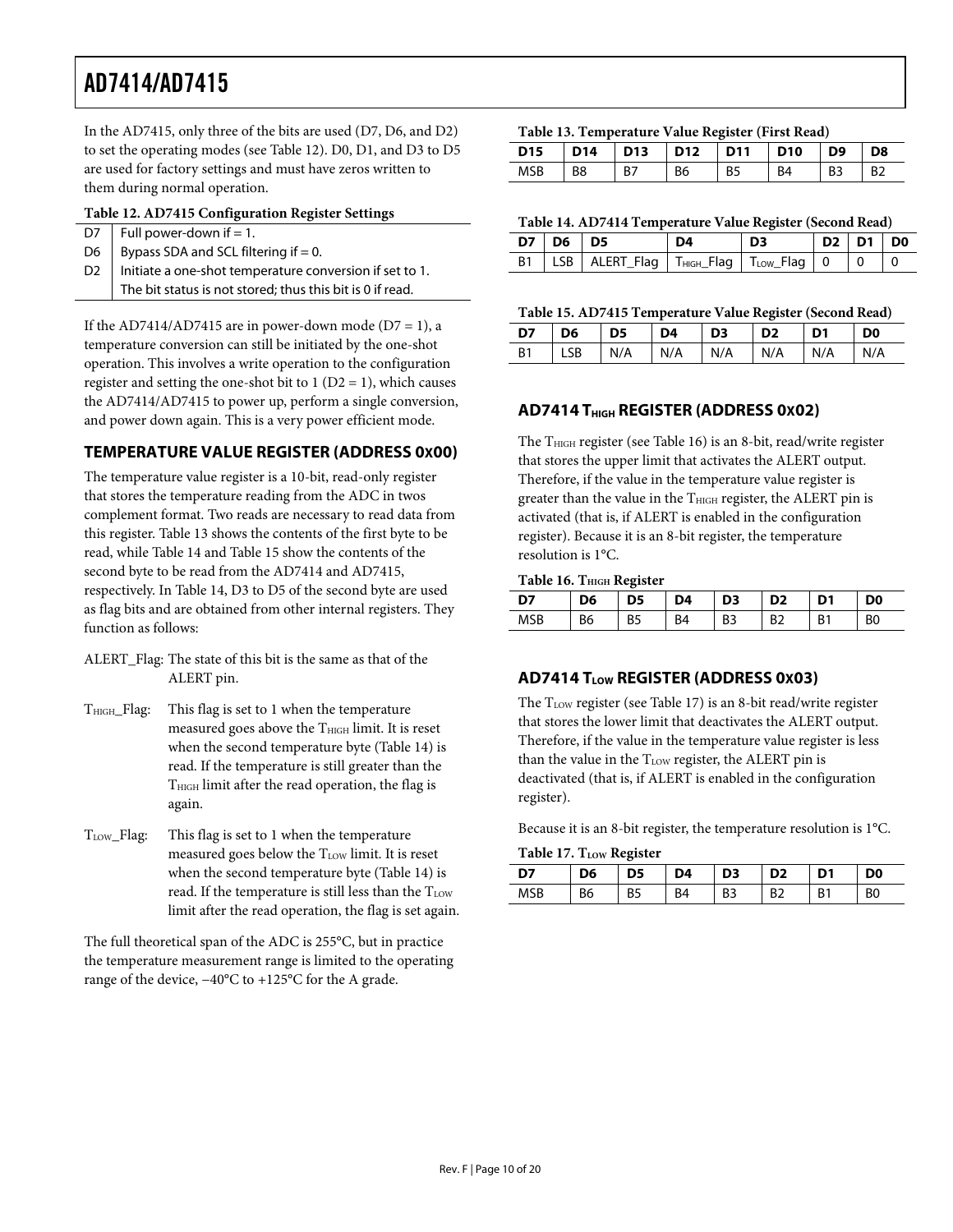

Figure 10. Writing to the Address Pointer Register to Select a Register for a Subsequent Read Operation

<span id="page-10-0"></span>

Figure 11. Writing to the Address Pointer Register Followed by a Single Byte of Data to the Selected Register

<span id="page-10-1"></span>

Figure 12. Reading a Single Byte of Data from a Selected Register

<span id="page-10-2"></span>

<span id="page-10-3"></span>Figure 13. Reading Two Bytes of Data from the Temperature Value Register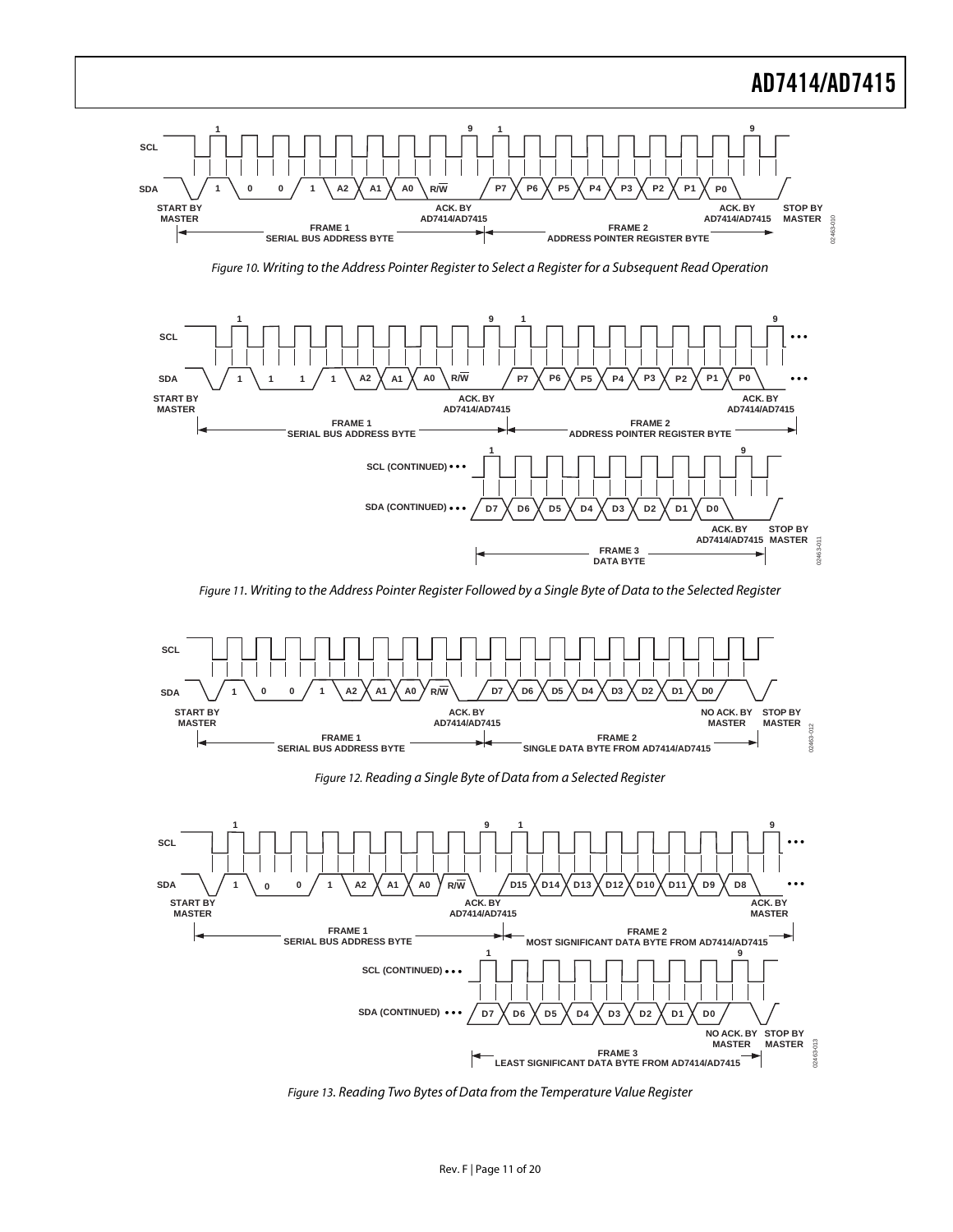### <span id="page-11-0"></span>SERIAL INTERFACE

Control of the AD7414/AD7415 is carried out via the I<sup>2</sup>Ccompatible serial bus. The AD7414/AD7415 are connected to this bus as slave device, under the control of a master device, such as the processor.

#### **SERIAL BUS ADDRESS**

Like all I<sup>2</sup>C-compatible devices, the AD7414/AD7415 have a 7-bit serial address. The four MSBs of this address for the AD7414/AD7415 are set to 1001. The AD7414/AD7415 are available in four versions: AD7414/AD7415-0, AD7414/ AD7415-1, AD7414-2, and AD7414-3. The first two versions have three different I<sup>2</sup>C addresses available, which are selected by either tying the AS pin to GND, to  $V_{DD}$ , or letting the pin float (see [Table 4](#page-5-1)). By giving different addresses for the four versions, up to eight AD7414s or six AD7415s can be connected to a single serial bus, or the addresses can be set to avoid conflicts with other devices on the bus.

The serial bus protocol operates as follows.

The master initiates data transfer by establishing a START condition, defined as a high-to-low transition on the serial data line SDA, while the serial clock line SCL remains high. This indicates that an address/data stream follows. All slave peripherals connected to the serial bus respond to the START condition and shift in the next eight bits, consisting of a 7-bit address (MSB first) plus an  $R/\overline{W}$  bit, which determines the direction of the data transfer and whether data is written to or read from the slave device.

The peripheral whose address corresponds to the transmitted address responds by pulling the data line low during the low period before the ninth clock pulse, known as the acknowledge bit. All other devices on the bus remain idle while the selected device waits for data to be read from or written to it. If the R/W bit is 0, the master writes to the slave device. If the  $R/\overline{W}$  bit is 1, the master reads from the slave device.

Data is sent over the serial bus in sequences of nine clock pulses, eight bits of data followed by an acknowledge bit from the receiver of data. Transitions on the data line must occur during the low period of the clock signal and remain stable during the high period, because a low-to-high transition when the clock is high may be interpreted as a STOP signal.

When all data bytes have been read or written, stop conditions are established. In WRITE mode, the master pulls the data line high during the 10th clock pulse to assert a STOP condition. In READ mode, the master device pulls the data line high during the low period before the ninth clock pulse. This is known as No Acknowledge. The master then takes the data line low during the low period before the 10th clock pulse, then high during the 10th clock pulse to assert a STOP condition.

Any number of bytes of data may be transferred over the serial bus in one operation, but it is not possible to mix read and write in one operation. The type of operation is determined at the beginning and cannot then be changed without starting a new operation.

#### **WRITE MODE**

Depending on the register being written to, there are two different writes for the AD7414/AD7415.

#### **Writing to the Address Pointer Register for a Subsequent Read**

In order to read data from a particular register, the address pointer register must contain the address of that register. If it does not, the correct address must be written to the address pointer register by performing a single-byte write operation, as shown in [Figure 10](#page-10-0). The write operation consists of the serial bus address followed by the address pointer byte. No data is written to any of the data registers. A read operation is then performed to read the register.

#### **Writing a Single Byte of Data to the Configuration Register, T<sub>HIGH</sub> Register, or T<sub>LOW</sub> Register**

All three registers are 8-bit registers, so only one byte of data can be written to each register. Writing a single byte of data to one of these registers consists of the serial bus address, the data register address written to the address pointer register, followed by the data byte written to the selected data register. This is illustrated in [Figure 11.](#page-10-1)

#### **READ MODE**

Reading data from the AD7414/AD7415 is a 1- or 2-byte operation. Reading back the contents of the configuration register, the T<sub>HIGH</sub> register, or the T<sub>LOW</sub> register is a single-byte read operation, as shown in [Figure 12](#page-10-2). The register address was previously set up by a single-byte write operation to the address pointer register. Once the register address has been set up, any number of reads can subsequently be performed from that register without having to write to the address pointer register again. To read from another register, the address pointer register has to be written to again to set up the relevant register address.

Reading data from the temperature value register is a 2-byte operation, as shown in [Figure 13](#page-10-3). The same rules apply for a 2-byte read as a 1-byte read.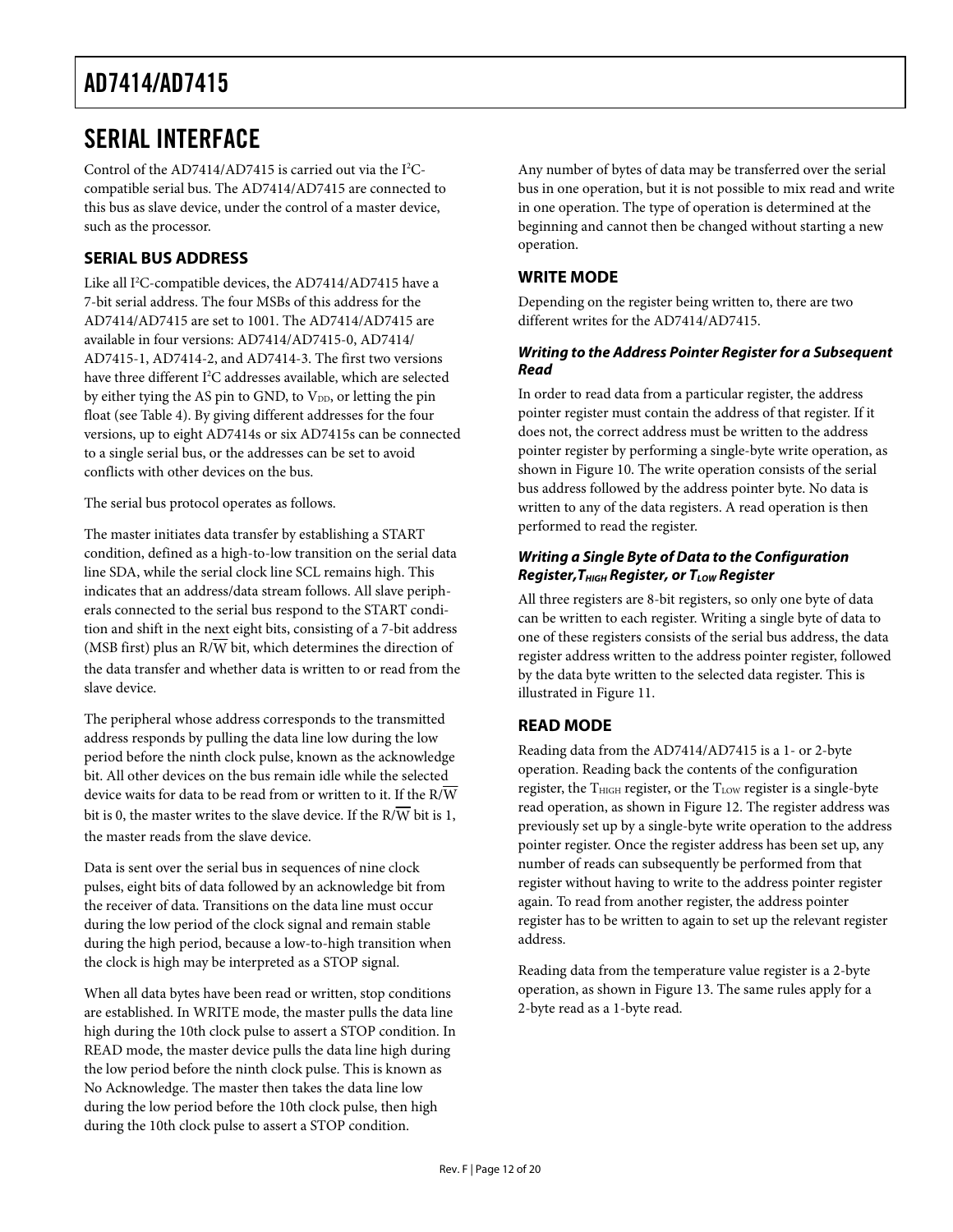#### <span id="page-12-0"></span>**SMBUS ALERT**

The AD7414 ALERT output is an SMBus interrupt line for devices that want to trade their ability to master for an extra pin. The AD7414 is a slave-only device and uses the SMBus ALERT to signal to the host device that it wants to talk. The SMBus ALERT on the AD7414 is used as an overtemperature indicator.

The ALERT pin has an open-drain configuration that allows the ALERT outputs of several AD7414s to be wire-AND'ed together when the ALERT pin is active low. Use D4 of the configuration register to set the active polarity of the ALERT output. The power-up default is active low. The ALERT function can be disabled or enabled by setting D5 of the configuration register to 1 or 0, respectively.

The host device can process the ALERT interrupt and simultaneously access all SMBus ALERT devices through the alert response address. Only the device that pulled the ALERT low acknowledges the Alert Response Address (ARA). If more than one device pulls the ALERT pin low, the highest priority (lowest address) device wins communication rights via standard I 2 C arbitration during the slave address transfer.

The ALERT output becomes active when the value in the temperature value register exceeds the value in the THIGH register. It is reset when a write operation to the configuration register sets D3 to 1 or when the temperature falls below the value stored in the T<sub>LOW</sub> register.

The ALERT output requires an external pull-up resistor. This can be connected to a voltage different from V<sub>DD</sub>, provided the maximum voltage rating of the ALERT output pin is not exceeded. The value of the pull-up resistor depends on the application, but it should be as large as possible to avoid excessive sink currents at the ALERT output, which can heat the chip and affect the temperature reading.

#### **POWER-ON DEFAULTS**

The AD7414/AD7415 always power up with these defaults:

Address pointer register pointing to the temperature value register.

THIGH register loaded with 7Fh.

TLOW register loaded with 80h.

Configuration register loaded with 40h.

Note that the AD7415 does not have any  $T<sub>HIGH</sub>$  or  $T<sub>LOW</sub>$  registers.

#### **OPERATING MODES**

#### **Mode 1**

This is the power-on default mode of the AD7414/AD7415. In this mode, the AD7414/AD7415 does a temperature conversion every 800 ms and then partially powers down until the next conversion occurs.

If a one-shot operation (setting D2 of the configuration register to a 1) is performed between automatic conversions, a conversion is initiated right after the write operation. After this conversion, the part returns to performing a conversion every 800 ms.

Depending on where a serial port access occurs during a conversion, that conversion might be aborted. If the conversion is completed before the part recognizes a serial port access, the temperature register is updated with the new conversion. If the conversion is completed after the part recognizes a serial port access, the internal logic prevents the temperature register from being updated, because corrupt data could be read.

A temperature conversion can start anytime during a serial port access (other than a one-shot operation), but the result of that conversion is loaded into the temperature register only if the serial port access is not active at the end of the conversion.

#### **Mode 2**

The only other mode in which the AD7414/AD7415 operates is the full power-down mode. This mode is usually used when temperature measurements are required at a very slow rate. The power consumption of the part can be greatly reduced in this mode by writing to the part to go to a full power-down. Full power-down is initiated right after D7 of the configuration register is set to 1.

When a temperature measurement is required, a write operation can be performed to power up the part and put it into one-shot mode (setting D2 of the configuration register to a 1). The power-up takes approximately 4 μs. The part then performs a conversion and is returned to full power-down. The temperature value can be read in the full power-down mode, because the serial interface is still powered up.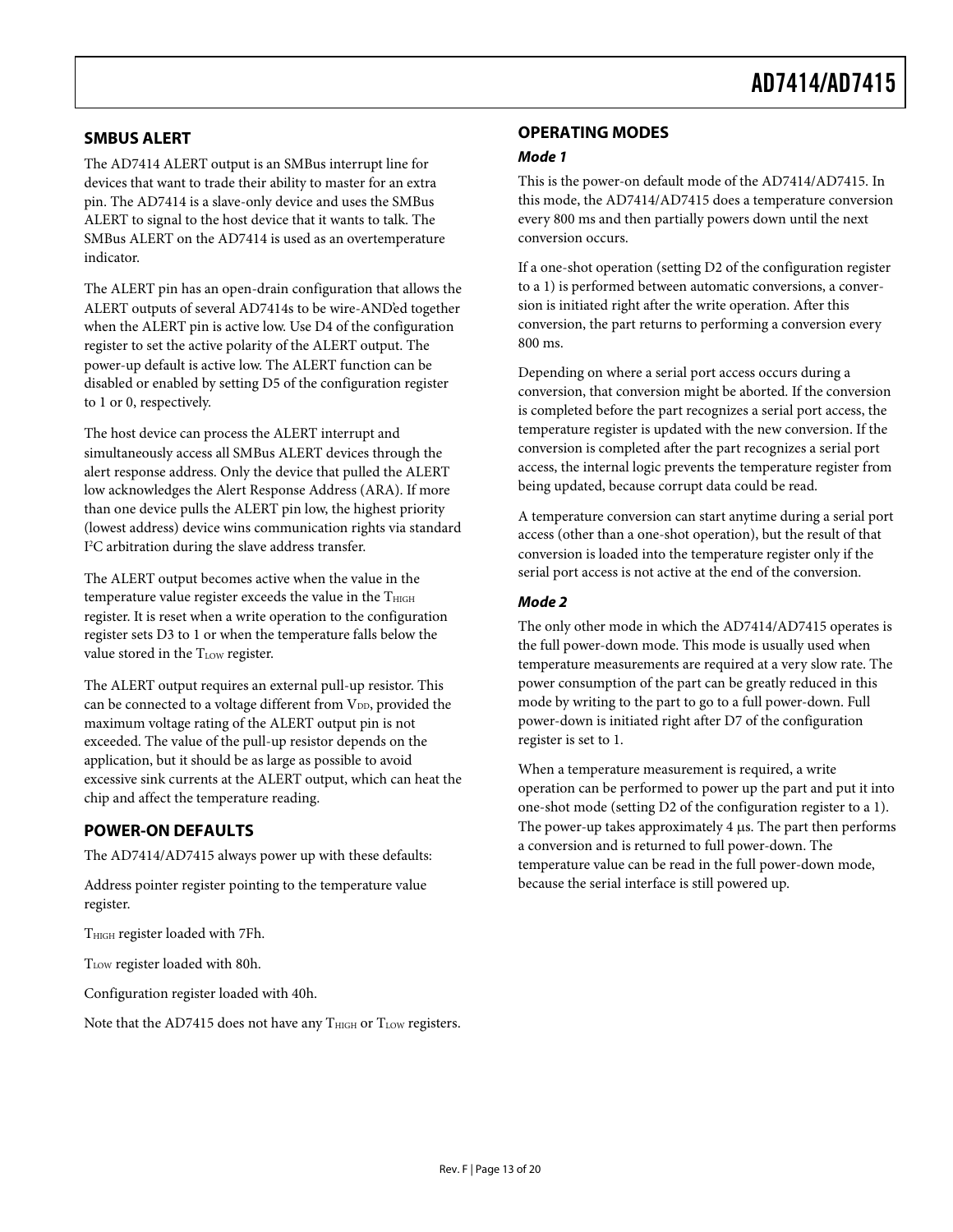#### <span id="page-13-0"></span>**POWER VS. THROUGHPUT**

The two modes of operation for the AD7414/AD7415 produce different power vs. throughput performances. Mode 2 is the sleep mode of the part, and it achieves the optimum power performance.

#### **Mode 1**

In this mode, continuous conversions are performed at a rate of approximately one every 800 ms. [Figure 14](#page-13-1) shows the times and currents involved with this mode of operation for a 5 V supply. At 5 V, the current consumption for the part when converting is 1.1 mA typically, and the quiescent current is 188 μA typically. The conversion time of 25 μs plus power-up time of typically 4 μs contributes 199.3 nW to the overall power dissipation in the following way:

 $(29 \text{ }\mu\text{s}/800 \text{ ms}) \times (5 \times 1.1 \text{ mA}) = 199.3 \text{ nW}$ 

<span id="page-13-2"></span>The contribution to the total power dissipated by the remaining time is 939.96 μW.

 $(799.97 \text{ ms}/800 \text{ ms}) \times (5 \times 1.1 \text{ }\mu\text{A}) = 199.3 \text{ }\mu\text{W}$ 

Thus the total power dissipated during each cycle is

199.3 nW *+ 939.96* μW *= 940.16* μW



Figure 14. Mode 1 Power Dissipation

#### <span id="page-13-1"></span>**Mode 2**

In this mode, the part is totally powered down. All circuitry except the serial interface is switched off. The most power efficient way of operating in this mode is to use the one-shot method. Write to the configuration register and set the one-shot bit to a 1. The part powers up in approximately 4 μs and then performs a conversion. Once the conversion is finished, the device powers down again until the PD bit in the configuration register is set to 0 or the one-shot bit is set to 1. [Figure 15](#page-13-2) shows the same timing as [Figure 14](#page-13-1) in mode 1; a one-shot is initiated every 800 ms. If we take the voltage supply to be 5 V, we can work out the power dissipation in the following way. The current consumption for the part when converting is 1.1 mA typically, and the quiescent current is 800 nA typically. The conversion time of 25 μs plus the power-up time of typically 4 μs contributes 199.3 nW to the overall power dissipation in the following way:

The contribution to the total power dissipated by the remaining time is 3.9 μW.

 $(799.971 \text{ ms}/800 \text{ ms}) \times (5 \text{ V} \times 800 \text{ nA}) = 3.9 \text{ }\mu\text{W}$ 

Thus the total power dissipated during each cycle is:

199.3 nW + 3.9 μW = 940.16 μW





#### **MOUNTING THE AD7414/AD7415**

The AD7414/AD7415 can be used for surface or air temperature sensing applications. If the device is cemented to a surface with thermally conductive adhesive, the die temperature is within about 0.1°C of the surface temperature, due to the device's low power consumption. Care should be taken to insulate the back and leads of the device from the air if the ambient air temperature is different from the surface temperature being measured.

The ground pin provides the best thermal path to the die, so the temperature of the die is close to that of the printed circuit ground track. Care should be taken to ensure that this is in good thermal contact with the surface being measured.

As with any IC, the AD7414/AD7415 and their associated wiring and circuits must be kept free from moisture to prevent leakage and corrosion, particularly in cold conditions where condensation is more likely to occur. Water-resistant varnishes and conformal coatings can be used for protection. The small size of the AD7414/AD7415 packages allows them to be mounted inside sealed metal probes, which provide a safe environment for the devices.

#### **SUPPLY DECOUPLING**

The AD7414/AD7415 should at least be decoupled with a 0.1μF ceramic capacitor between  $V_{DD}$  and GND. This is particularly important if the AD7414/AD7415 are mounted remote from the power supply.

 $(29 \text{ }\mu\text{s}/800 \text{ ms}) \times (5 \text{ V} \times 1.1 \text{ mA}) = 199.3 \text{ nW}$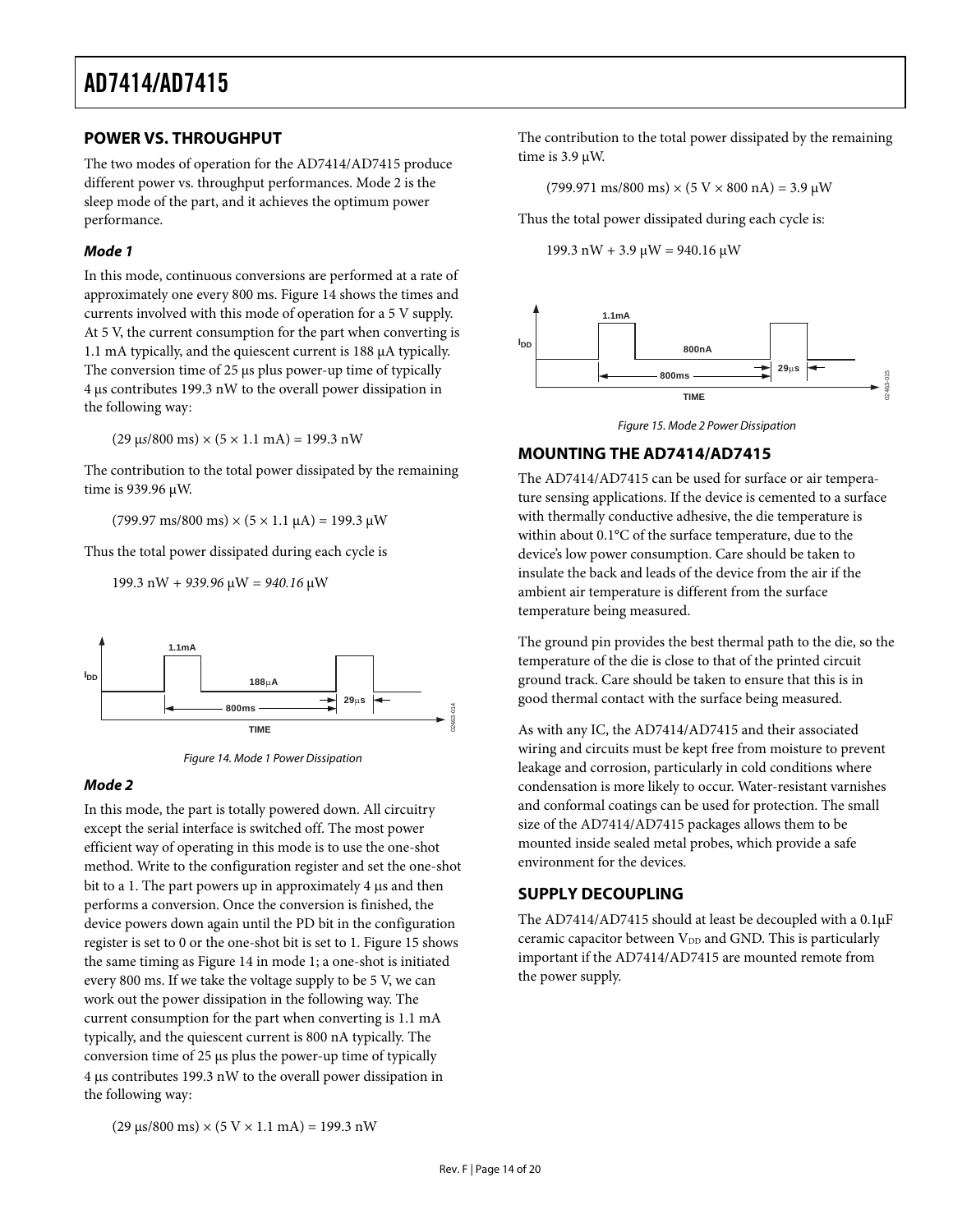The temperature accuracy specifications are guaranteed for  $\frac{1}{2}$  at 3.3 V and at 5.5 V. voltage supplies of 3 V and 5.5 V only. [Figure 16](#page-14-2) gives the typical performance characteristics of a large sample of parts over the full voltage range of 2.7 V to 5.5 V. [Figure 17](#page-14-3) gives the typical performance characteristics of one part over the full voltage range of 2.7 V to 5.5 V.



<span id="page-14-4"></span><span id="page-14-2"></span>Figure 16. Typical Temperature Error vs. Supply for Large Sample of Parts tested have a temperature error within  $\pm 0.3$ °C.



<span id="page-14-5"></span><span id="page-14-3"></span>Figure 19. Ambient Temperature Error @ 3 V Figure 17. Typical Temperature Error vs. Supply for One Part

### <span id="page-14-1"></span><span id="page-14-0"></span>**TYPICAL TEMPERATURE ERROR GRAPH TEMPERATURE ACCURACY VS. SUPPLY**

[Figure 18](#page-14-4) shows the typical temperature error plots for one



[Figure 19](#page-14-5) shows a histogram of the temperature error at ambient temperature (40°C) over approximately 6,000 units. [Figure 19](#page-14-5) shows that over 70% of the AD7414/AD7415 devices

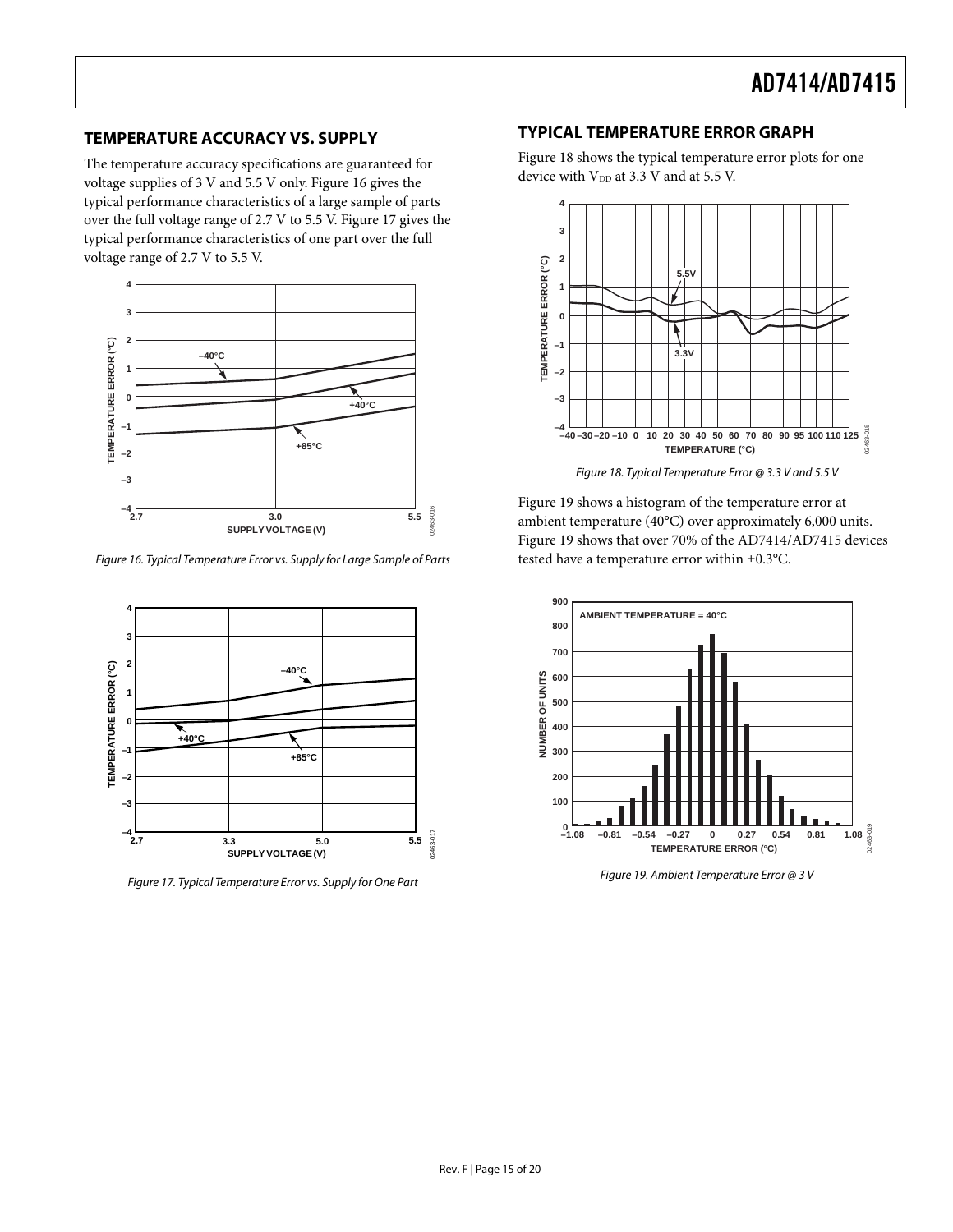### <span id="page-15-0"></span>OUTLINE DIMENSIONS

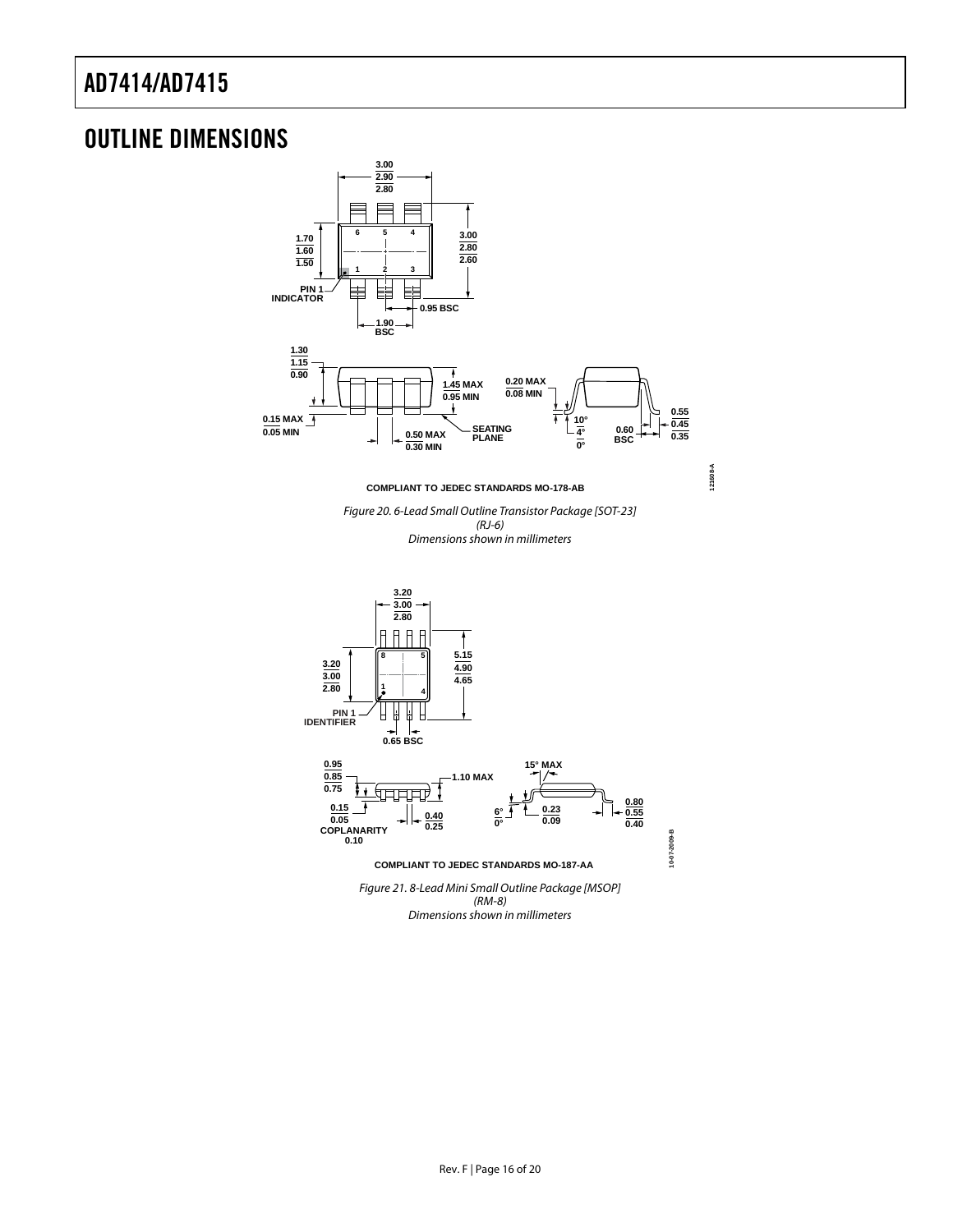

Figure 22. 5-Lead Small Outline Transistor Package [SOT-23] (RJ-5) Dimensions shown in millimeters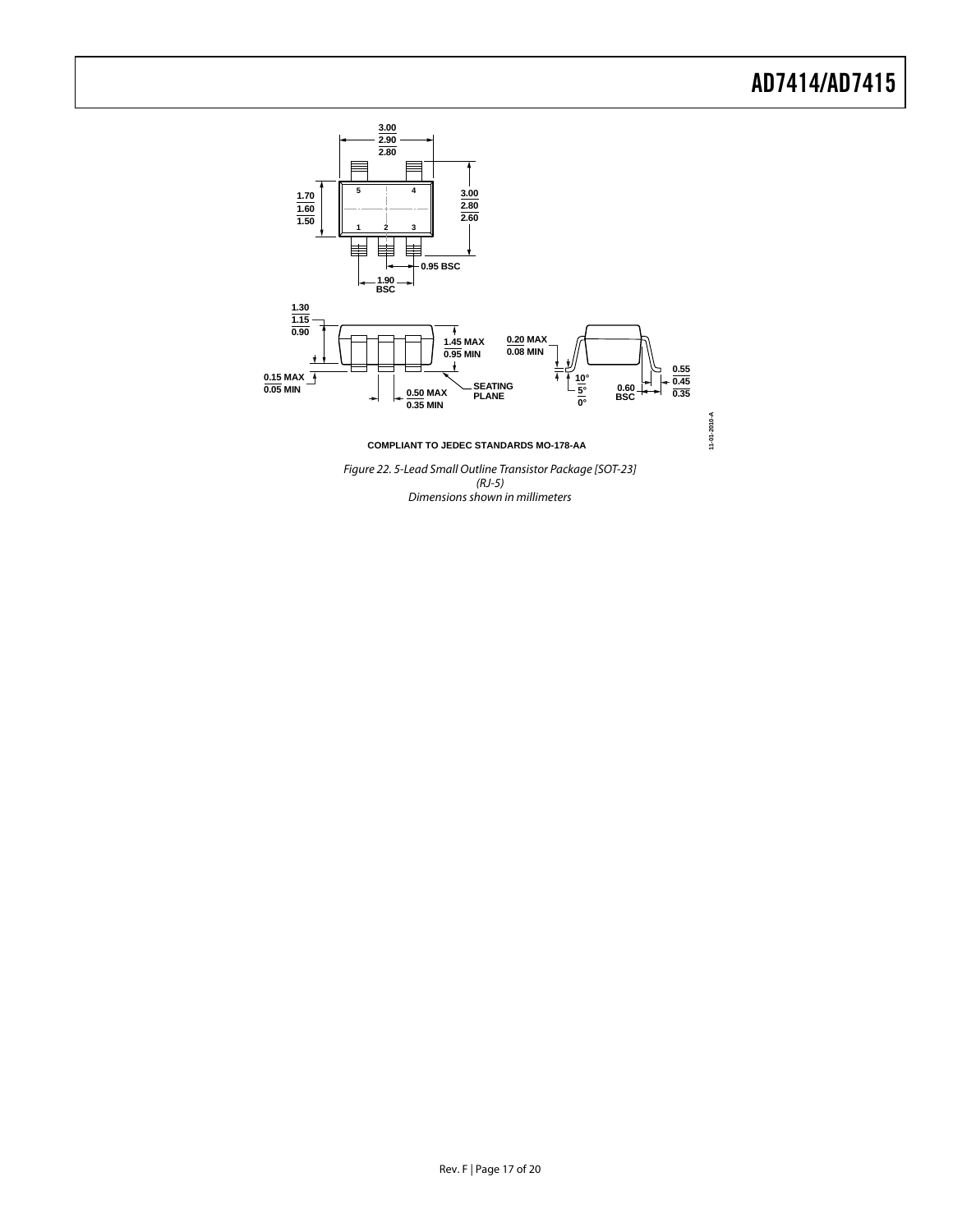#### <span id="page-17-0"></span>**ORDERING GUIDE**

|                               |                                      | <b>Typ Temperature</b> | Package       |                            |                 | <b>Ordering</b> |
|-------------------------------|--------------------------------------|------------------------|---------------|----------------------------|-----------------|-----------------|
| $\mathbf{Model}^{\mathsf{T}}$ | <b>Temperature Range</b>             | Error $@3V$            | <b>Option</b> | <b>Package Description</b> | <b>Branding</b> | Quantity        |
| AD7414ARTZ-OREEL7             | $-40^{\circ}$ C to $+125^{\circ}$ C  | $\pm 2^{\circ}$ C      | $RJ-6$        | 6-Lead SOT-23              | #CHA            | 3,000           |
| AD7414ARTZ-OREEL              | $-40^{\circ}$ C to $+125^{\circ}$ C  | $\pm 2^{\circ}$ C      | $RJ-6$        | 6-Lead SOT-23              | #CHA            | 10,000          |
| AD7414ARTZ-0500RL7            | $-40^{\circ}$ C to $+125^{\circ}$ C  | $\pm 2^{\circ}$ C      | $RJ-6$        | 6-Lead SOT-23              | #CHA            | 500             |
| AD7414ARMZ-0REEL7             | $-40^{\circ}$ C to $+125^{\circ}$ C  | $\pm 2^{\circ}$ C      | RM-8          | 8-Lead MSOP                | <b>TOL</b>      | 3,000           |
| AD7414ARMZ-OREEL              | $-40^{\circ}$ C to $+125^{\circ}$ C  | $\pm 2^{\circ}$ C      | RM-8          | 8-Lead MSOP                | <b>TOL</b>      | 10,000          |
| AD7414ARMZ-0                  | $-40^{\circ}$ C to $+125^{\circ}$ C  | $\pm 2^{\circ}$ C      | <b>RM-8</b>   | 8-Lead MSOP                | <b>TOL</b>      | 50              |
| AD7414ARTZ-1REEL7             | $-40^{\circ}$ C to $+125^{\circ}$ C  | $\pm 2^{\circ}$ C      | $RJ-6$        | 6-Lead SOT-23              | <b>TOH</b>      | 3,000           |
| AD7414ARTZ-1REEL              | $-40^{\circ}$ C to $+125^{\circ}$ C  | $\pm 2^{\circ}$ C      | $RJ-6$        | 6-Lead SOT-23              | <b>TOH</b>      | 10,000          |
| AD7414ARTZ-1500RL7            | $-40^{\circ}$ C to $+125^{\circ}$ C  | $\pm 2^{\circ}$ C      | $RJ-6$        | 6-Lead SOT-23              | <b>TOH</b>      | 500             |
| AD7414ARTZ-2REEL7             | $-40^{\circ}$ C to $+125^{\circ}$ C  | $\pm 2^{\circ}$ C      | $RJ-6$        | 6-Lead SOT-23              | <b>TOJ</b>      | 3,000           |
| AD7414ARTZ-2REEL              | $-40^{\circ}$ C to $+125^{\circ}$ C  | $\pm 2^{\circ}$ C      | $RJ-6$        | 6-Lead SOT-23              | <b>LOT</b>      | 10,000          |
| AD7414ART7-3RFFL7             | $-40^{\circ}$ C to $+125^{\circ}$ C  | $\pm 2^{\circ}$ C      | $RJ-6$        | 6-Lead SOT-23              | <b>TOK</b>      | 3,000           |
| AD7414ARTZ-3REEL              | $-40^{\circ}$ C to +125 $^{\circ}$ C | $\pm 2^{\circ}$ C      | $RJ-6$        | 6-Lead SOT-23              | <b>TOK</b>      | 10,000          |
| AD7415ARTZ-OREEL7             | $-40^{\circ}$ C to $+125^{\circ}$ C  | $\pm 2^{\circ}$ C      | $RJ-5$        | 5-Lead SOT-23              | #CGA            | 3,000           |
| AD7415ARTZ-OREEL              | $-40^{\circ}$ C to $+125^{\circ}$ C  | $\pm 2^{\circ}$ C      | $RJ-5$        | 5-Lead SOT-23              | #CGA            | 10,000          |
| AD7415ARTZ-0500RL7            | $-40^{\circ}$ C to $+125^{\circ}$ C  | $\pm 2^{\circ}$ C      | $RJ-5$        | 5-Lead SOT-23              | #CGA            | 500             |
| AD7415ARTZ-1REEL7             | $-40^{\circ}$ C to $+125^{\circ}$ C  | $\pm 2^{\circ}$ C      | $RJ-5$        | 5-Lead SOT-23              | #CGB            | 3,000           |
| AD7415ARTZ-1REEL              | $-40^{\circ}$ C to $+125^{\circ}$ C  | $\pm 2^{\circ}$ C      | $RJ-5$        | 5-Lead SOT-23              | #CGB            | 10,000          |
| AD7415ARTZ-1500RL7            | $-40^{\circ}$ C to $+125^{\circ}$ C  | $\pm 2^{\circ}$ C      | $RJ-5$        | 5-Lead SOT-23              | #CGB            | 500             |
| EVAL-AD7414/15EBZ             |                                      |                        |               | <b>Evaluation Board</b>    |                 |                 |

 $1 Z =$  RoHS Compliant Part.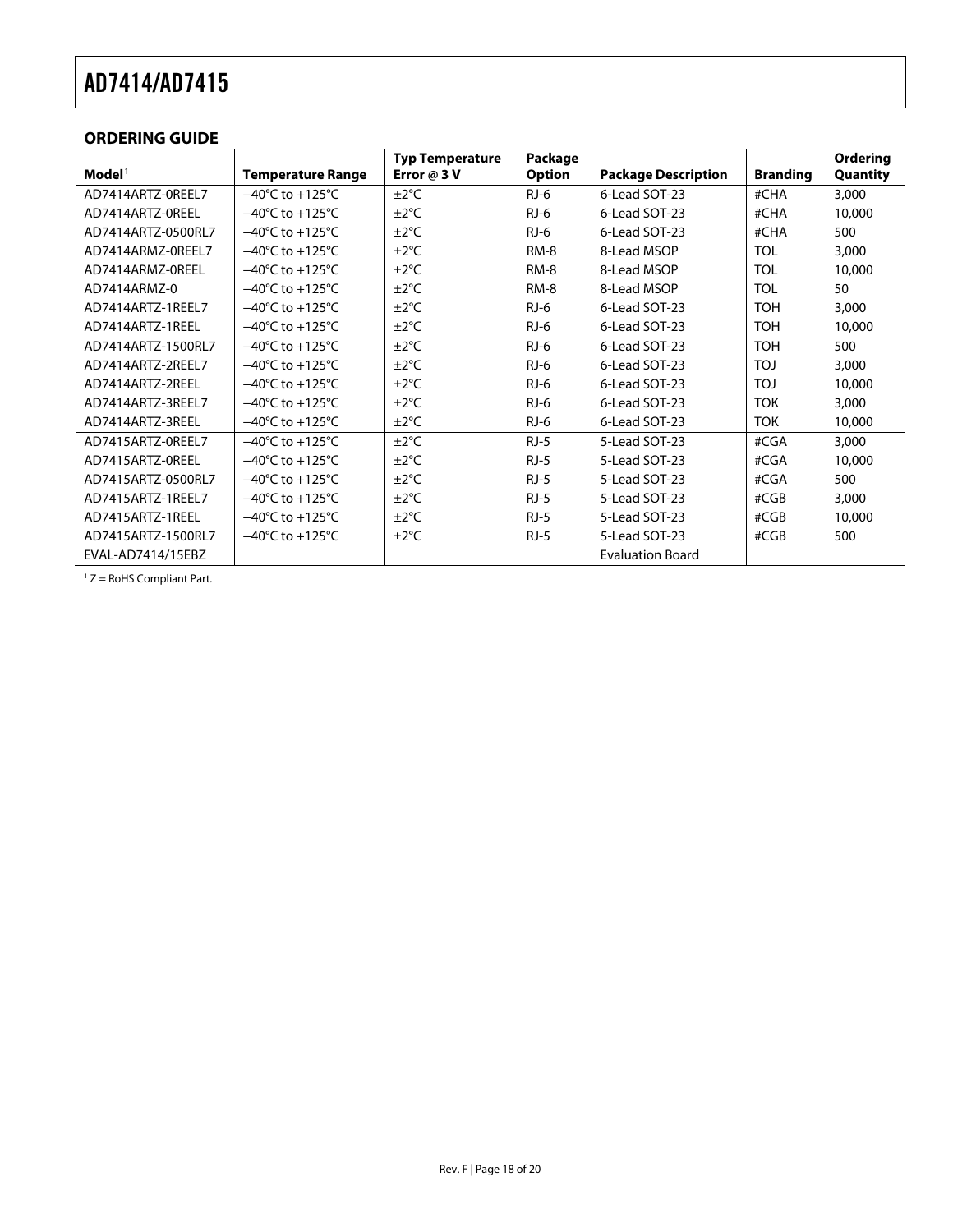# **NOTES**